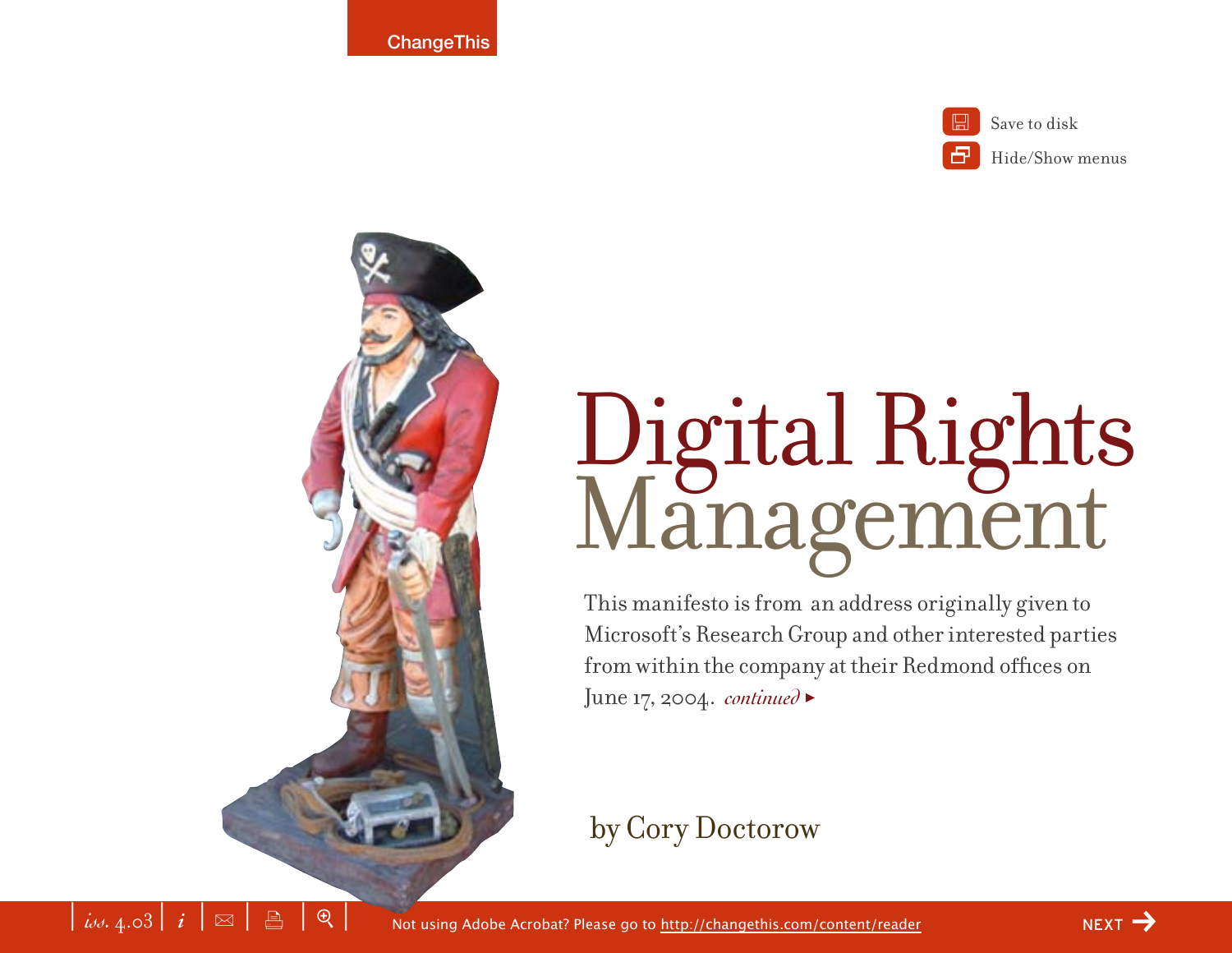

|INTRODUCTION|

Greetings fellow pirates! Arrrrr!

I'm here today to talk to you about copyright, technology and DRM, I work for the Electronic Frontier Foundation on copyright stuff (mostly), and I live in London. I'm not a lawyer—I'm a kind of mouthpiece/ activist type, though occasionally they shave me and stuff me into my Bar Mitzvah suit and send me to a standards body or the UN to stir up trouble. I spend about three weeks a month on the road doing completely weird stuff like going to Microsoft to talk about DRM.

I lead a double life: I'm also a science fiction writer. That means I've got a dog in this fight, because I've been dreaming of making my living from writing since I was 12 years old. Admittedly, my IP-based biz isn't as big as yours, but I guarantee you that it's every bit as important to me as yours is to you.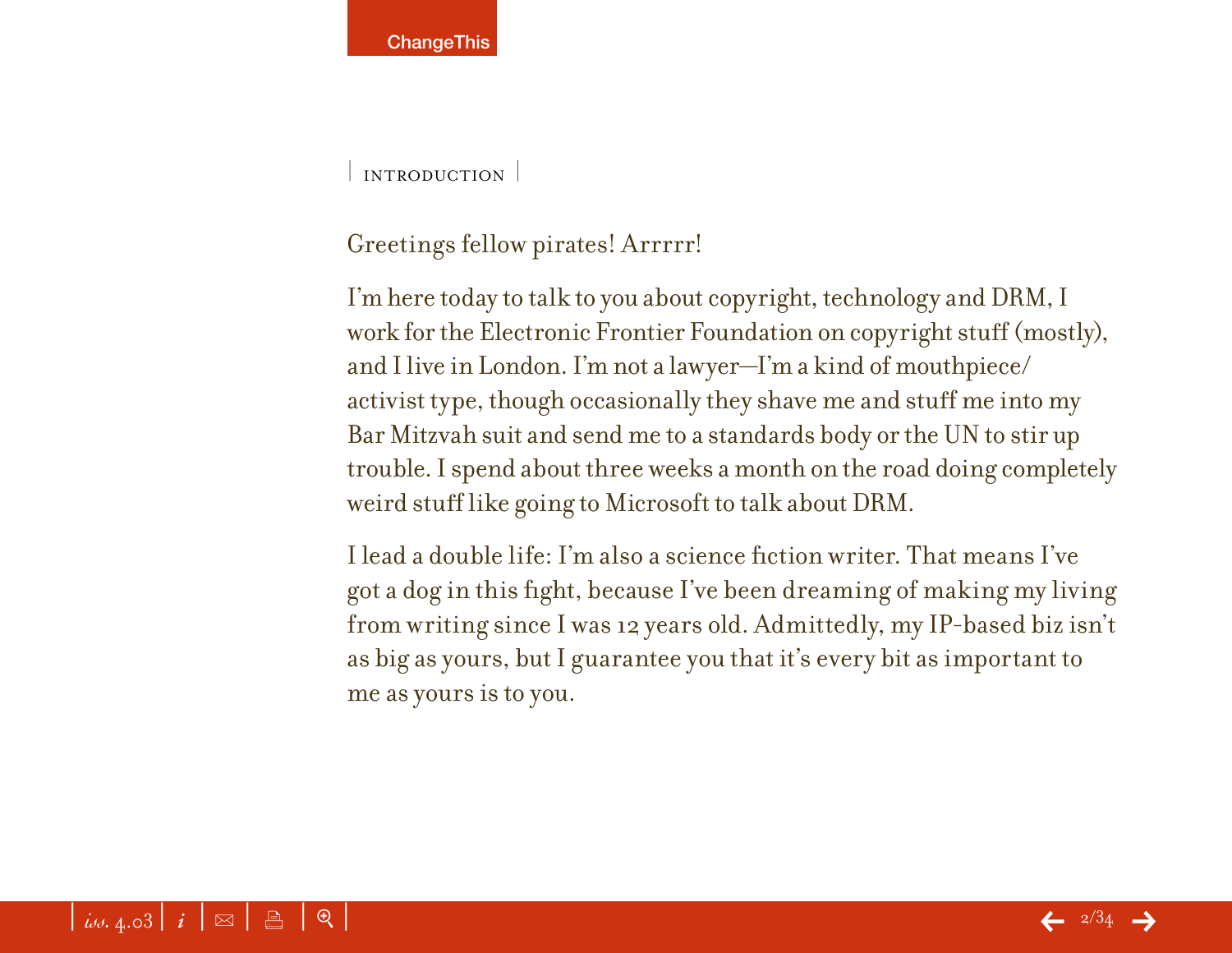

Here's what I'm here to convince you of:

- 1. That DRM systems don't work.
- 2. That DRM systems are bad for society.
- 3. That DRM systems are bad for business.
- 4. That DRM systems are bad for artists.
- 5. That DRM is a bad business move for MSFT.

It's a big brief, this talk. Microsoft has sunk a lot of capital into DRM systems, and spent a lot of time sending folks like Martha and Brian and Peter around to various smoke-filled rooms to make sure that Microsoft DRM finds a hospitable home in the future world. Companies like Microsoft steer like old Buicks, and this issue has a lot of forward momentum that will be hard to soak up without driving the engine block back into the driver's compartment. At best I think that Microsoft might convert some of that momentum on DRM into angular momentum, and in so doing, save all our assets.

Let's dive into it.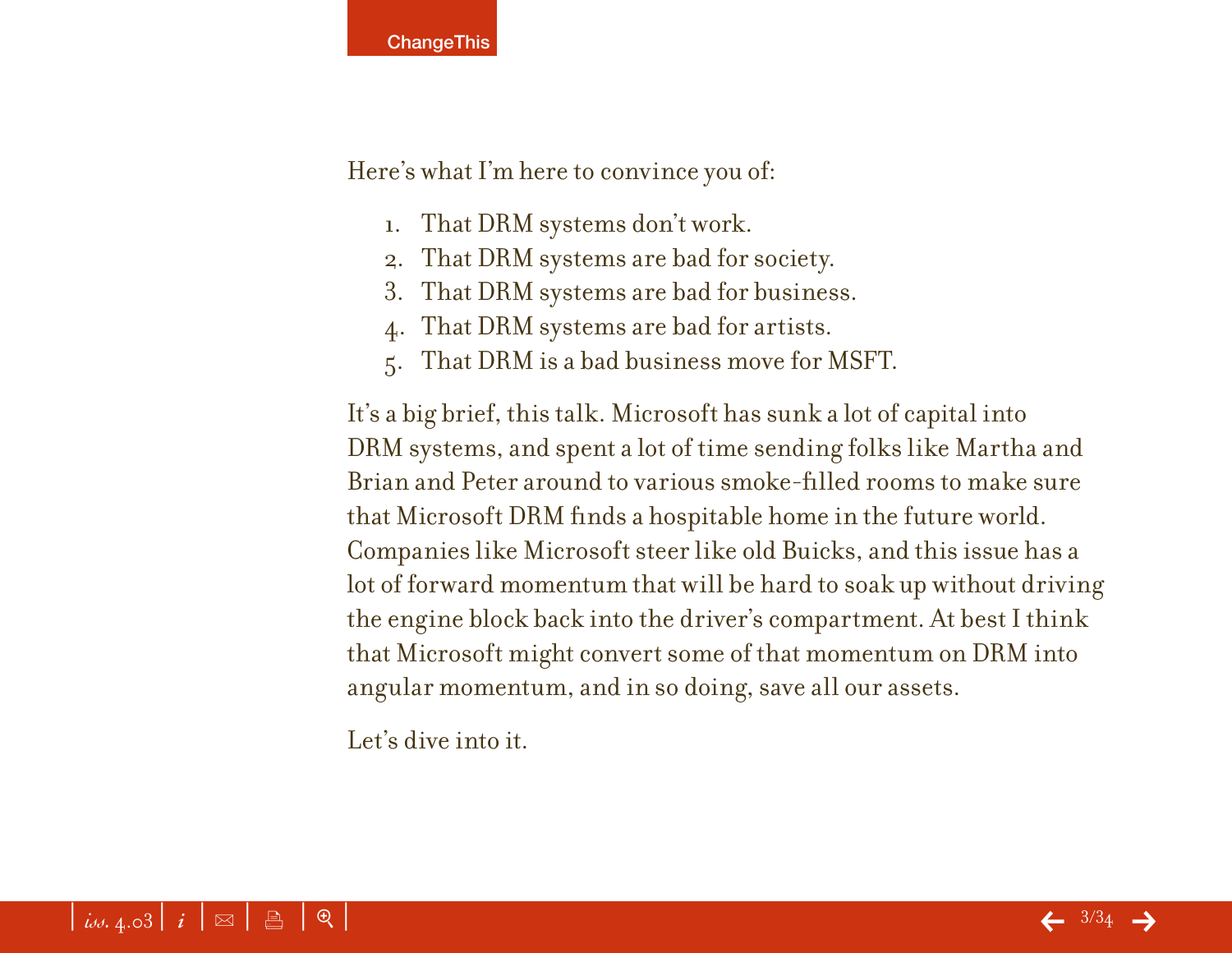#### **DRM SYSTEMS DON'T WORK 1**

This bit breaks down into two parts:

- 1. A QUICK REFRESHER COURSE IN CRYPTO THEORY
- 2. APPLYING THAT TO DRM

Cryptography—secret writing—is the practice of keeping secrets. It involves three parties: a sender, a receiver and an attacker (actually, there can be more attackers, senders and recipients, but let's keep this simple). We usually call these people Alice, Bob and Carol.

Let's say we're in the days of the Caesar, the Gallic War. You need to send messages back and forth to your generals, and you'd prefer that the enemy doesn't get hold of them. You can rely on the idea that anyone who intercepts your message is probably illiterate, but that's a tough bet to stake your empire on. You can put your messages into the hands of reliable messengers who'll chew them up and swallow them if captured—but that doesn't help you if Brad Pitt and his men in skirts skewer him with an arrow before he knows what's hit him.

So you encipher your message with something like ROT-13, where every character is rotated halfway through the alphabet. They used to do this with non-worksafe material on Usenet, back when anyone on Usenet cared about work safeness—A would become N, B is O, C is P, and so forth. To decipher, you just add 13 more, so N goes to A, O to B yadda yadda.

Well, this is pretty lame: as soon as anyone figures out your algorithm, your secret is g0nez0red.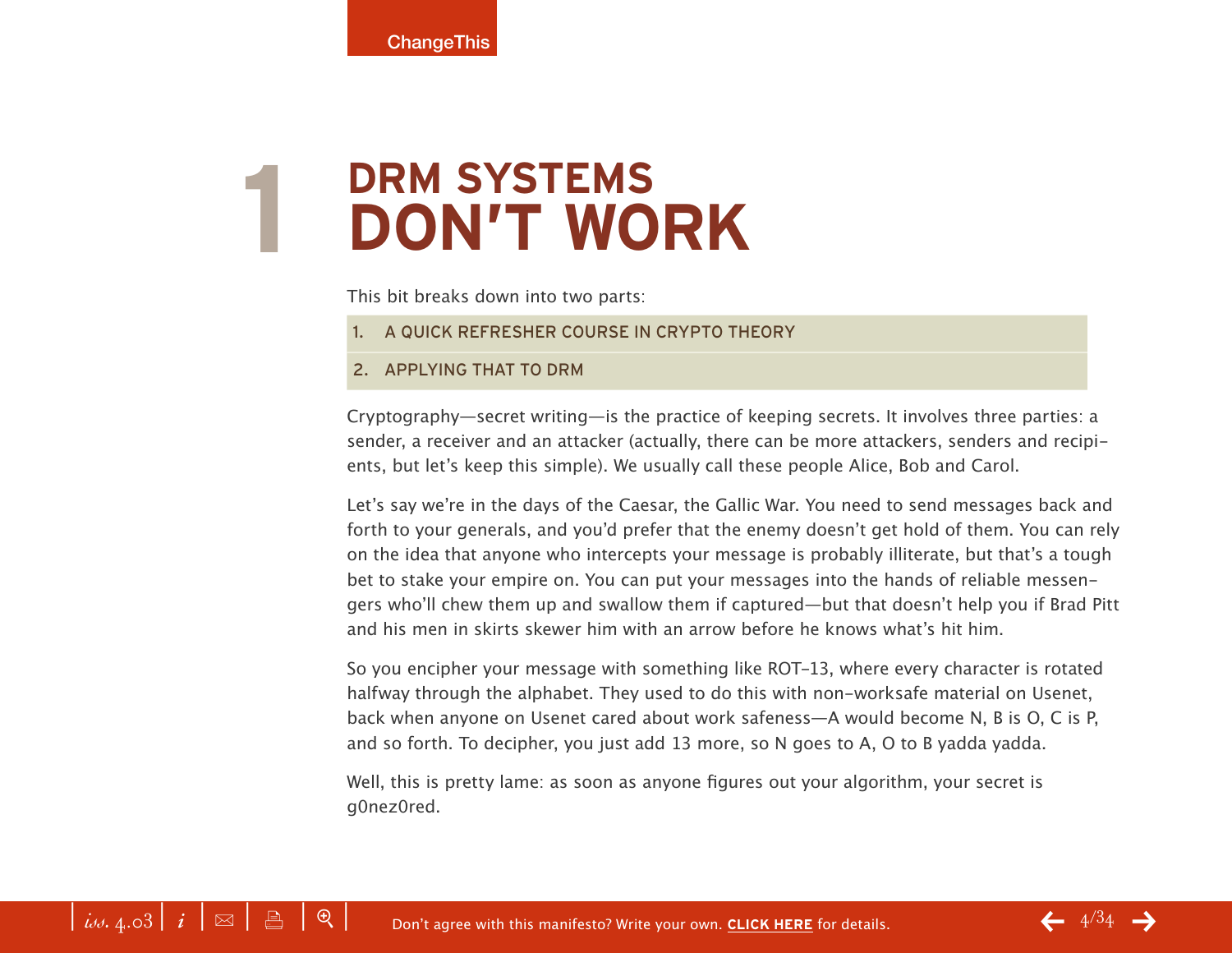So if you're Caesar, you spend a lot of time worrying about keeping the existence of your messengers and their payloads secret. Get that? You're Augustus and you need to send a message to Brad without Caceous (a word I'm reliably informed means "cheese-like, or pertaining to cheese") getting his hands on it. You give the message to Diatomaceous, the fleetest runner in the empire, and you encipher it with ROT-13 and send him out of the garrison in the pitchest hour of the night, making sure no one knows that you've sent it out. Caceous has spies everywhere, in the garrison and staked out on the road, and if one of them puts an arrow through Diatomaceous, they'll have their hands on the message, and then if they figure out the cipher, you're b0rked. So the existence of the message is a secret. The cipher is a secret. The ciphertext is a secret. That's a lot of secrets, and the more secrets you've got, the less secure you are, especially if any of those secrets are shared. Shared secrets aren't really all that secret any longer.

# Companies like Microsoft steer like old Buicks.

Time passes, stuff happens, and then Tesla invents the radio and Marconi takes credit for it. This is both good news and bad news for crypto: on the one hand, your messages can get to anywhere with a receiver and an antenna, which is great for the brave fifth columnists working behind the enemy lines. On the other hand, anyone with an antenna can listen in on the message, which means that it's no longer practical to keep the existence of the message a secret. Any time Adolf sends a message to Berlin, he can assume Churchill overhears it.

Which is OK, because now we have computers—big, bulky primitive mechanical computers, but computers still. Computers are machines for rearranging numbers, and so scientists on both sides engage in a fiendish competition to invent the most cleverest method they can

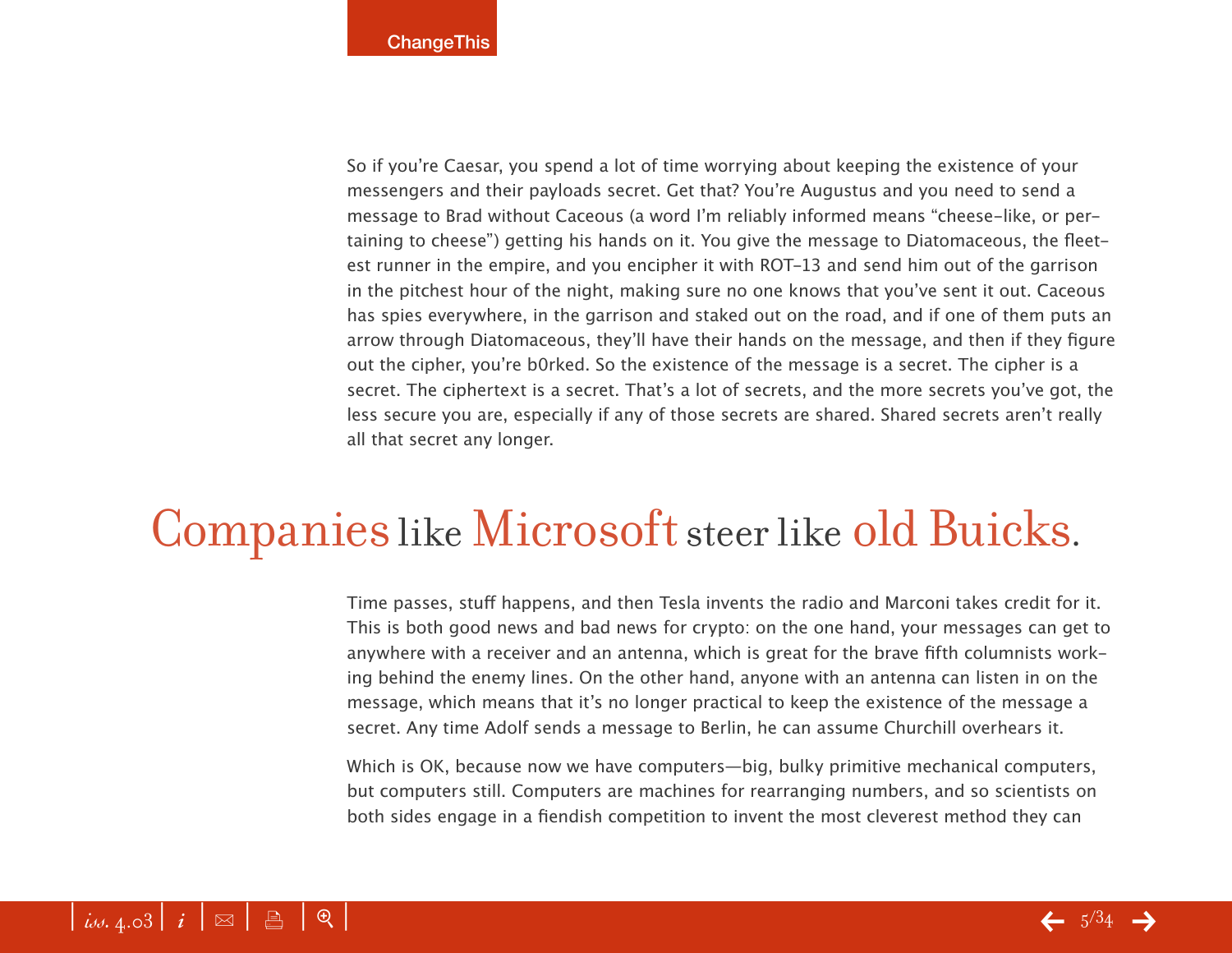for rearranging numerically represented text so that the other side can't unscramble it. The existence of the message isn't a secret anymore, but the cipher is.

# Schneier's Law: "any person can invent a security system so clever that she or he can't think of how to break it."

But this is still too many secrets. If Bobby intercepts one of Adolf's Enigma machines, he can give Churchill all kinds of intelligence. I mean, this was good news for Churchill and us, but bad news for Adolf. And at the end of the day, it's bad news for anyone who wants to keep a secret.

Enter keys: a cipher that uses a key is still more secure. Even if the cipher is disclosed, even if the ciphertext is intercepted, without the key (or a break), the message is secret. Post-war, this is doubly important as we begin to realize what I think of as Schneier's Law: "any person can invent a security system so clever that she or he can't think of how to break it." This means that the only experimental methodology for discovering if you've made mistakes in your cipher is to tell all the smart people you can about it and ask them to think of ways to break it. Without this critical step, you'll eventually end up living in a fool's paradise, where your attacker has broken your cipher ages ago and is quietly decrypting all her intercepts of your messages, snickering at you.

Best of all, there's only one secret: the key. And with dual-key crypto it becomes a lot easier for Alice and Bob to keep their keys secret from Carol, even if they've never met. So long as Alice and Bob can keep their keys secret, they can assume that Carol won't gain access to their cleartext messages, even though she has access to the cipher and the ciphertext. Conveniently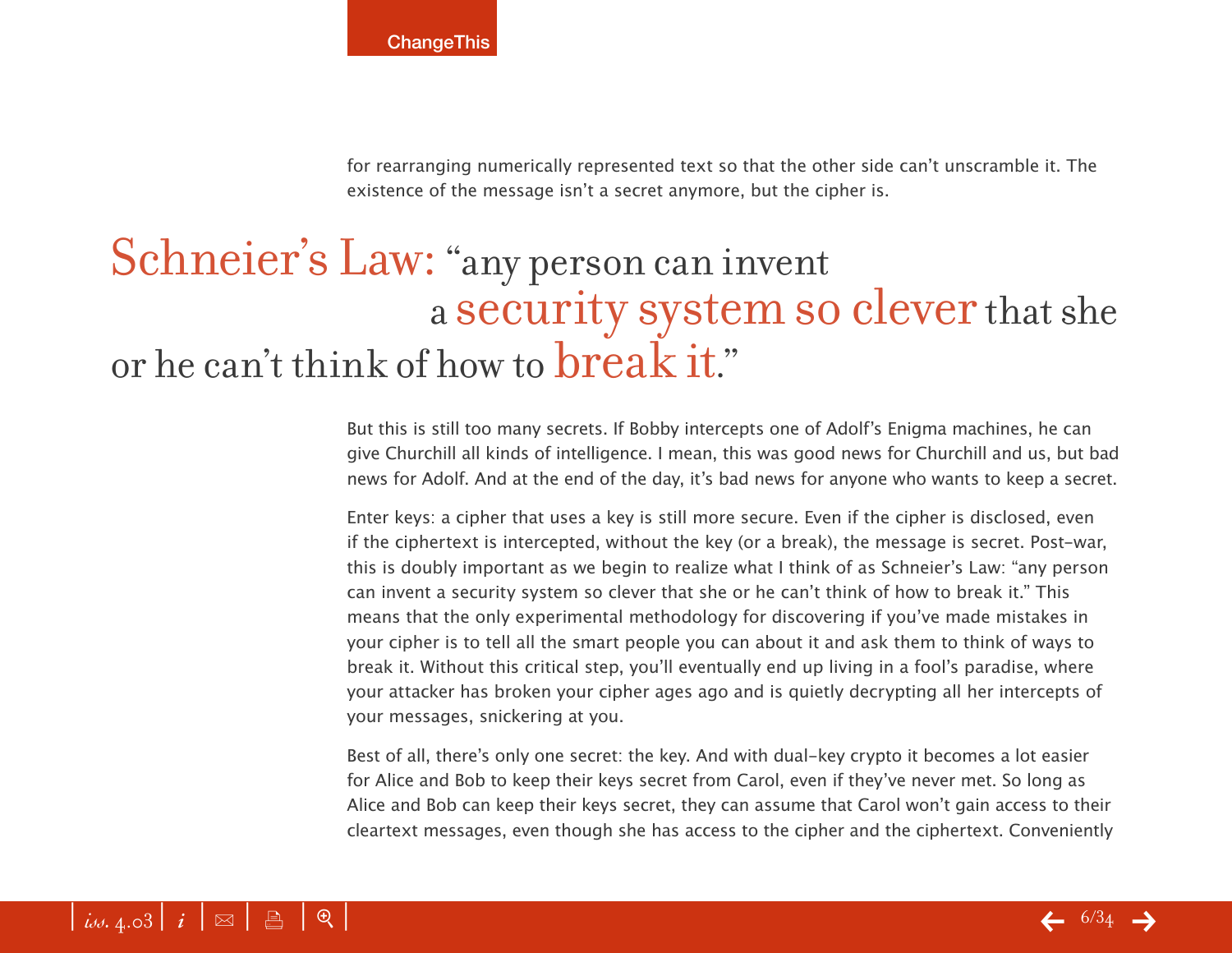enough, the keys are the shortest and simplest of the secrets, too: hence even easier to keep away from Carol. Hooray for Bob and Alice.

Now, let's apply this to DRM.

In DRM, the attacker is **also the recipient**. It's not Alice and Bob and Carol, it's just Alice and Bob. Alice sells Bob a DVD. She sells Bob a DVD player. The DVD has a movie on it—say, Pirates of the Caribbean—and it's enciphered with an algorithm called CSS—Content Scrambling System. The DVD player has a CSS un-scrambler.

Now, let's take stock of what's a secret here: the cipher is well-known. The ciphertext is most assuredly in enemy hands, arrr. So what? As long as the key is secret from the attacker, we're golden.

But there's the rub. Alice wants Bob to buy Pirates of the Caribbean from her. Bob will only buy Pirates of the Caribbean if he can descramble the CSS-encrypted VOB—video object—on his DVD player. Otherwise, the disc is only useful to Bob as a drinks-coaster. So Alice has to provide Bob—the attacker—with the key, the cipher and the ciphertext.

Hilarity ensues.

DRM systems are broken in minutes, sometimes days. Rarely, months. It's not because the people who think them up are stupid. It's not because the people who break them are smart. It's not because there's a flaw in the algorithms. At the end of the day, all DRM systems share a common vulnerability: they provide their attackers with ciphertext, the cipher and the key. At this point, the secret isn't a secret anymore.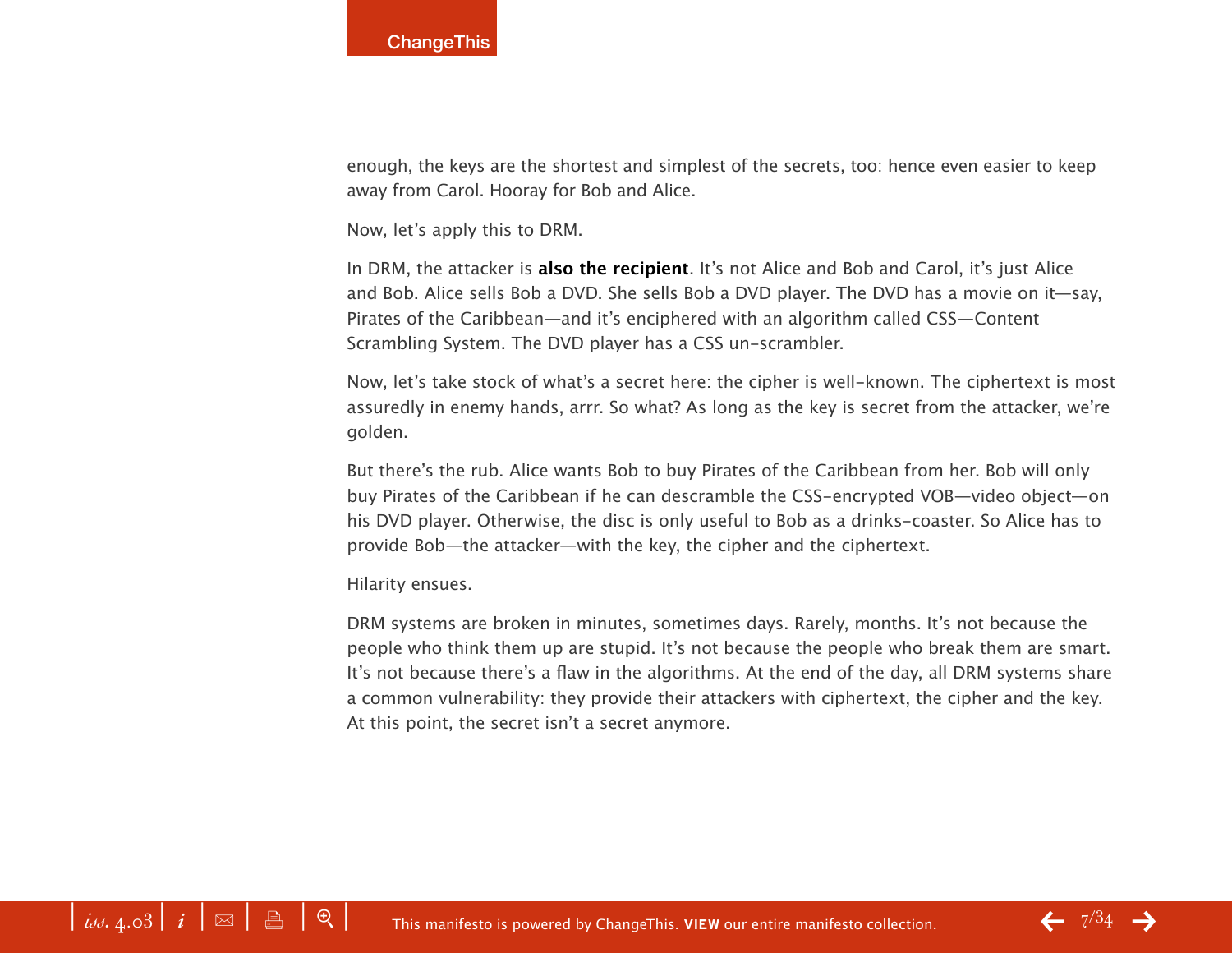#### **DRM SYSTEMS ARE BAD FOR SOCIETY 2**

Raise your hand if you're thinking something like, "But DRM doesn't have to be proof against smart attackers, only average individuals! It's like a speed bump!"

Put your hand down.

This is a fallacy for two reasons: one technical, and one social. They're both bad for society, though.

Here's the technical reason: I don't need to be a cracker to break your DRM. I only need to know how to search Google, or Kazaa, or any of the other general-purpose search tools for the cleartext that someone smarter than me has extracted.

Raise your hand if you're thinking something like, "But NGSCB can solve this problem: we'll lock the secrets up on the logic board and goop it all up with epoxy."

Put your hand down.

Raise your hand if you're a co-author of the Darknet paper.

Everyone in the first group, meet the co-authors of the Darknet paper. This is a paper that says, among other things, that DRM will fail for this very reason. Put your hands down, guys.

Here's the social reason that DRM fails: keeping an honest user honest is like keeping a tall user tall. DRM vendors tell us that their technology is meant to be proof against average users, not organized criminal gangs like the Ukranian pirates who stamp out millions of

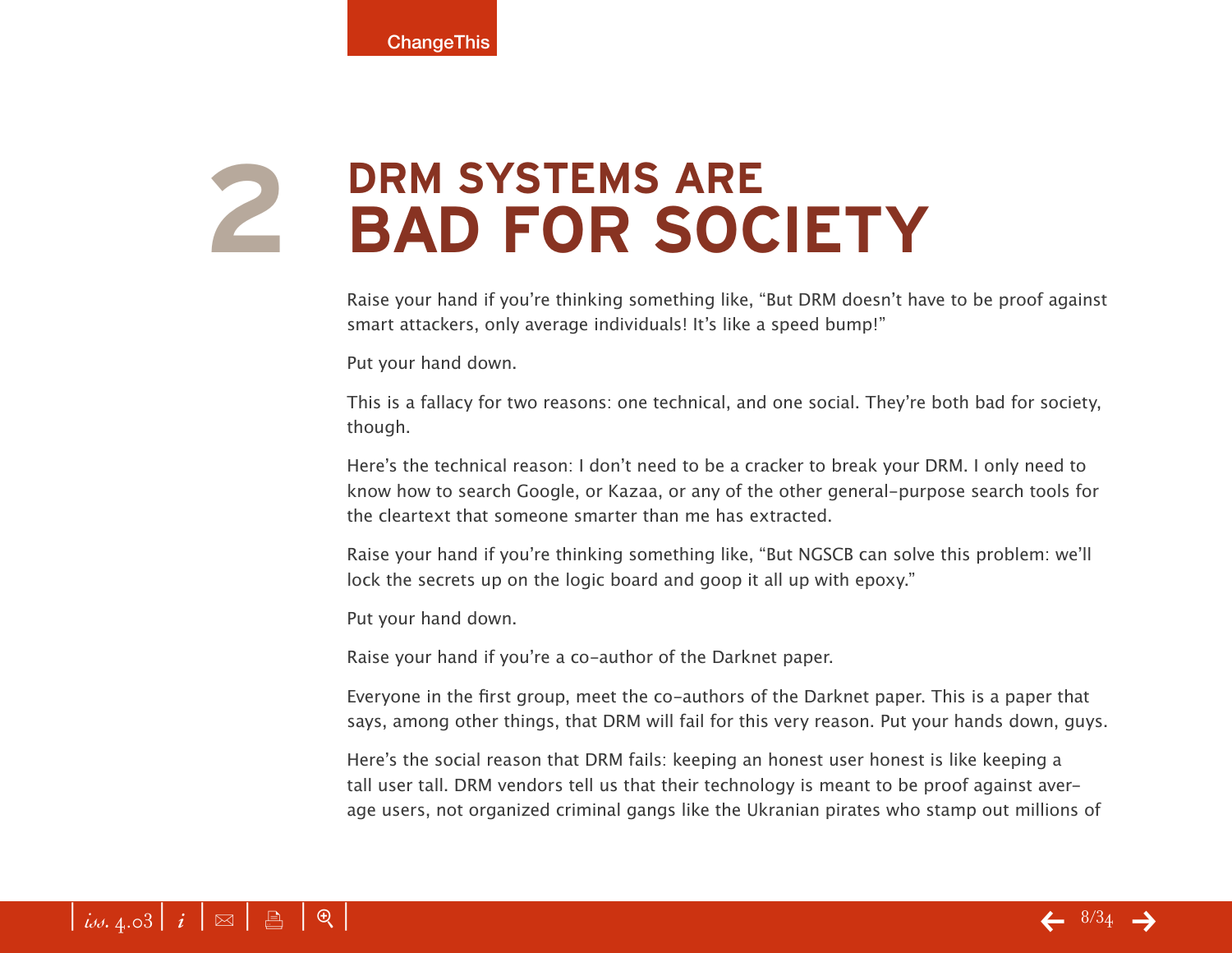high-quality counterfeits. It's not meant to be proof against sophisticated college kids. It's not meant to be proof against anyone who knows how to edit her registry, or hold down the shift key at the right moment, or use a search engine. At the end of the day, the user DRM is meant to defend against is the most unsophisticated and least capable among us.

# Here's the social reason that DRM fails: keeping an honest user honest is like keeping a tall user tall.

Here's a true story about a user I know who was stopped by DRM. She's smart, college educated, and knows nothing about electronics. She has three kids. She has a DVD in the living room and an old VHS deck in the kids' playroom. One day, she brought home the Toy Story DVD for the kids. That's a substantial investment, and given the generally jam-smeared character of everything the kids get their paws on, she decided to tape the DVD off to VHS and give that to the kids—that way she could make a fresh VHS copy when the first one went south. She cabled her DVD into her VHS and pressed play on the DVD and record on the VCR and waited.

Before I go farther, I want us all to stop a moment and marvel at this. Here is someone who is practically technophobic, but who was able to construct a mental model of sufficient accuracy that she figured out that she could connect her cables in the right order and dub her digital disc off to analog tape. I imagine that everyone in this room is the front-line tech support for someone in her or his family: would it be great if all our non-geek friends and relatives were this clever and imaginative?

I also want to point out that this is the proverbial honest user. She's not making a copy for the next door neighbors. She's not making a copy and selling it on a blanket on Canal Street.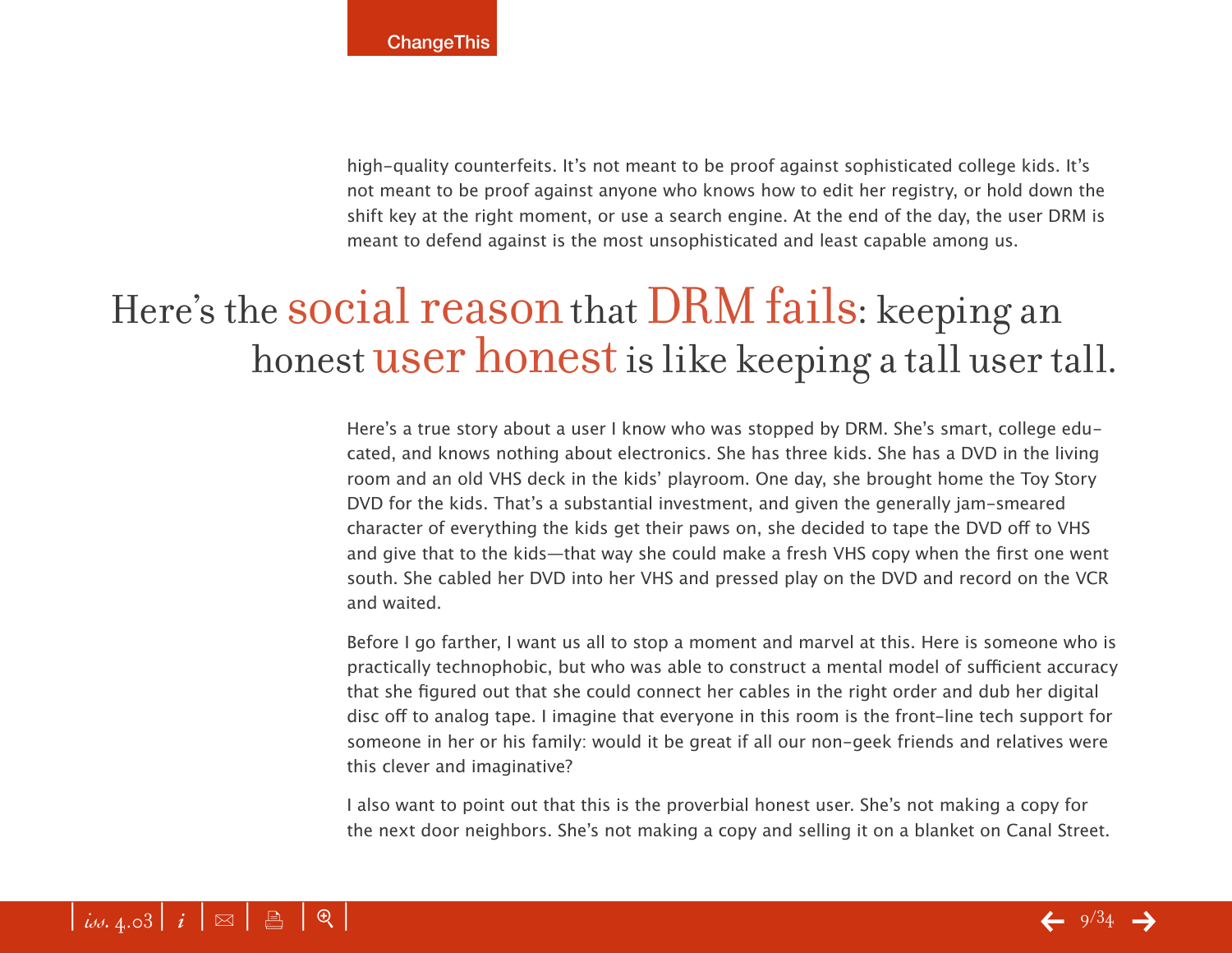She's not ripping it to her hard-drive, DivX encoding it and putting it in her Kazaa sharepoint. She's doing something **honest**—moving it from one format to another. She's home taping.

Except she fails. There's a DRM system called Macrovision embedded—by law—in every DVD player and VHS that messes with the vertical blanking interval in the signal and causes any tape made in this fashion to fail. Macrovision can be defeated for about \$10 with a gadget readily available on eBay. But our infringer doesn't know that. She's "honest." Technically unsophisticated. Not stupid, mind you—just naive.

### Our lawmakers and big rights-holder interests have come up with a disastrous policy called anti-circumvention.

The Darknet paper addresses this possibility: it even predicts what this person will do in the long run: she'll find out about Kazaa and the next time she wants to get a movie for the kids, she'll download it from the net and burn it for them.

In order to delay that day for as long as possible, our lawmakers and big rightsholder interests have come up with a disastrous policy called anti-circumvention.

Here's how anti-circumvention works: if you put a lock—an access control—around a copyrighted work, it is illegal to break that lock. It's illegal to make a tool that breaks that lock. It's illegal to tell someone how to make that tool. It's illegal to tell someone where she can find out how to make that tool.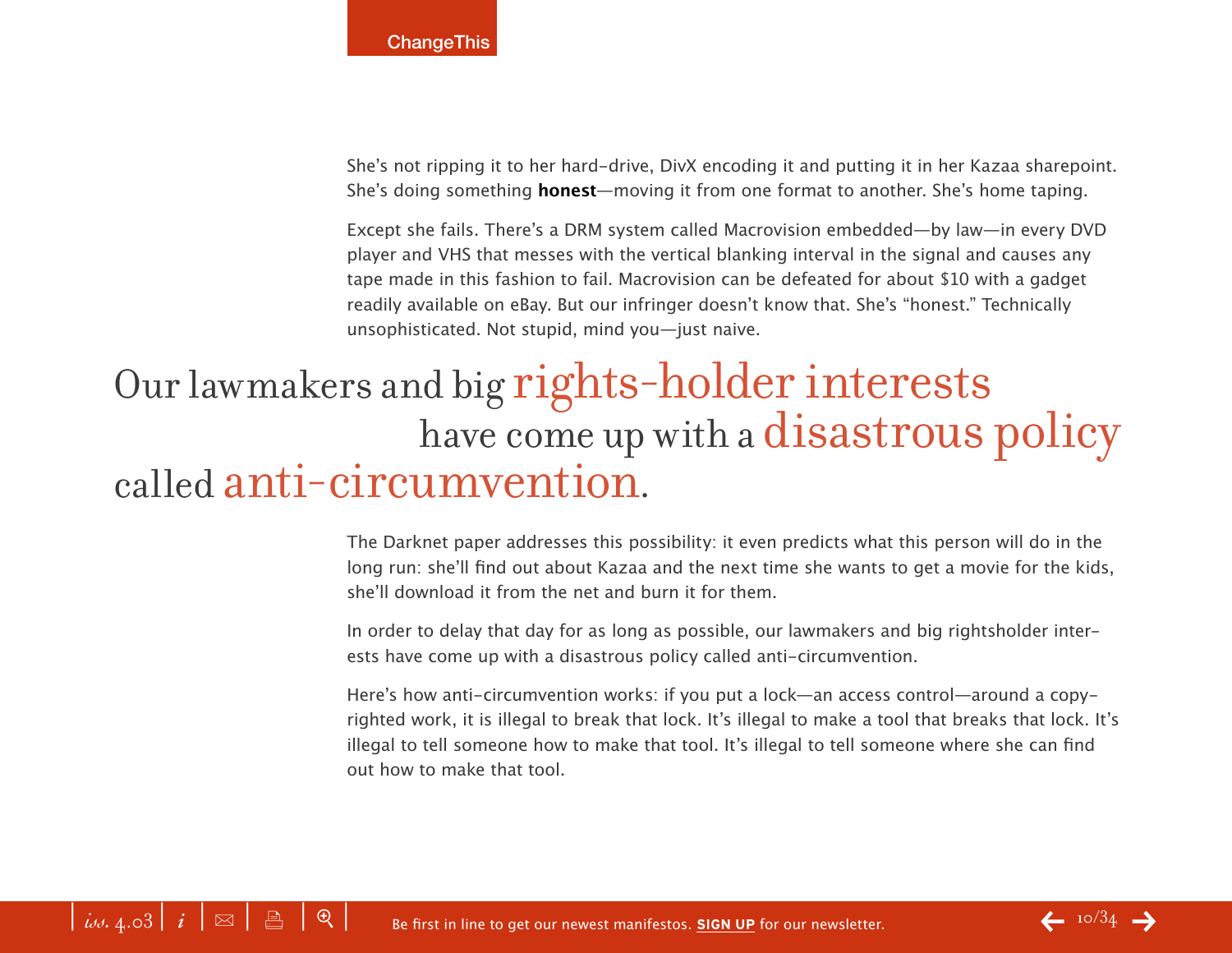Remember Schneier's Law? Anyone can come up with a security system so clever that he can't see its flaws. The only way to find the flaws in security is to disclose the system's workings and invite public feedback. But now we live in a world where any cipher used to fence off a copyrighted work is off-limits to that kind of feedback. That's something that a Princeton engineering prof named Ed Felten discovered when he submitted a paper to an academic conference on the failings in the Secure Digital Music Initiative, a watermarking scheme proposed by the recording industry. The RIAA responded by threatening to sue his ass if he tried it. We fought them because Ed is the kind of client that impact litigators love: unimpeachable and clean-cut and the RIAA folded. Lucky Ed. Maybe the next guy isn't so lucky.

## If you put a lock—an access control—around a copyrighted work, it is illegal to break that lock.

Matter of fact, the next guy wasn't. Dmitry Skylarov is a Russian programmer who gave a talk at a hacker con in Vegas on the failings in Adobe's e-book locks. The FBI threw him in the slam for 30 days. He copped a plea, went home to Russia, and the Russian equivalent of the State Department issued a blanket warni2g to its researchers to stay away from American conferences, since we'd apparently turned into the kind of country where certain equations are illegal.

Anti-circumvention is a powerful tool for people who want to exclude competitors. If you claim that your car engine firmware is a "copyrighted work," you can sue anyone who makes a tool for interfacing with it. That's not just bad news for mechanics—think of the hotrodders who want to chip their cars to tweak the performance settings. We have companies like Lexmark claiming that their printer cartridges contain copyrighted works—software that trips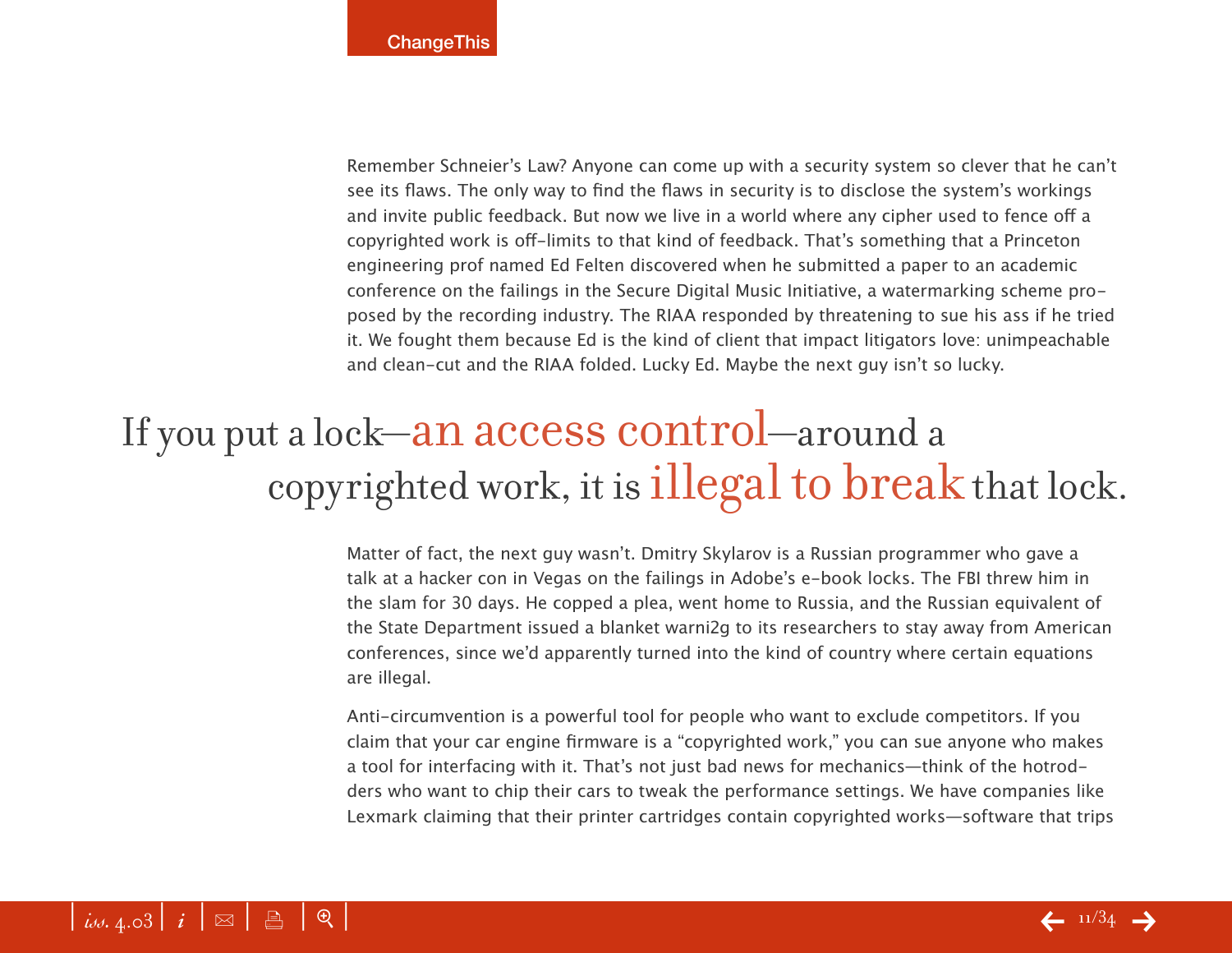an "I am empty" flag when the toner runs out, and have sued a competitor who made a remanufactured cartridge that reset the flag. Even garage-door opener companies have gotten in on the act, claiming that their receivers' firmware are copyrighted works. Copyrighted cars, print carts and garage-door openers: what's next, copyrighted light-fixtures?

### Dmitry Skylarov is a Russian programmer who gave a talk…on the failings in Adobe's e-book locks. The FBI threw him in the slam for 30 days.

Even in the context of legitimate—excuse me, "traditional"—copyrighted works like movies on DVDs, anti-circumvention is bad news. Copyright is a delicate balance. It gives creators and their assignees some rights, but it also reserves some rights to the public. For example, an author has no right to prohibit anyone from transcoding his books into assistive formats for the blind. More importantly, though, a creator has a very limited say over what you can do once you lawfully acquire her works. If I buy your book, your painting, or your DVD, it belongs to me. It's my property. Not my "intellectual property"—a whacky kind of pseudoproperty that's swiss-cheesed with exceptions, easements and limitations—but real, no-fooling, actual tangible **property**—the kind of thing that courts have been managing through tort law for centuries.

But anti-circumvention lets rights-holders invent new and exciting copyrights for themselves—to write private laws without accountability or deliberation—that expropriate your interest in your physical property to their favor. Region-coded DVDs are an example of this: there's no copyright here or in anywhere I know of that says that an author should be able to control where you enjoy her creative works, once you've paid for them. I can buy a book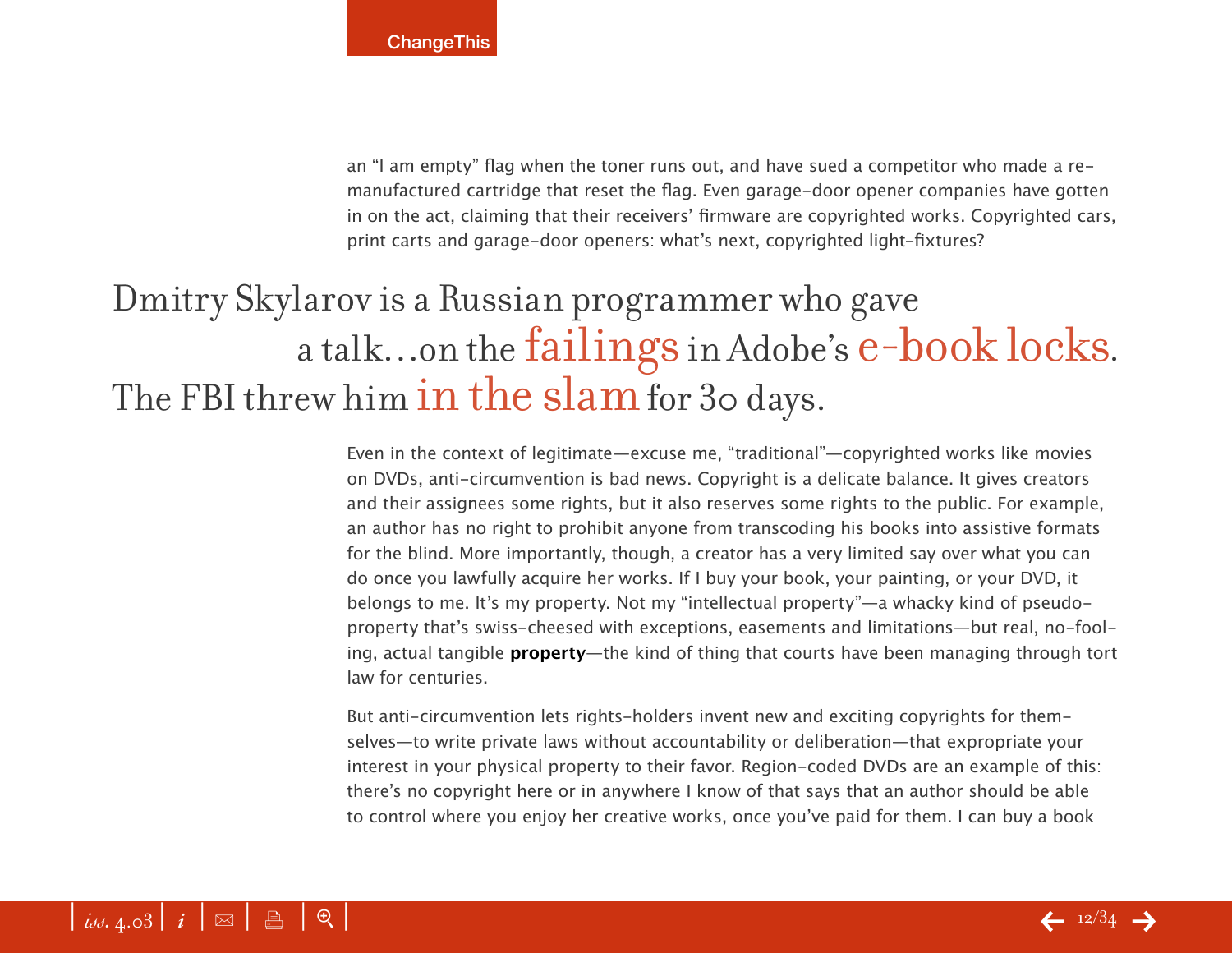and throw it in my bag and take it anywhere from Toronto to Timbuktu, and read it wherever I am: I can even buy books in America and bring them to the UK, where the author may have an exclusive distribution deal with a local publisher who sells them for double the US shelfprice. When I'm done with it, I can sell it on or give it away in the UK. Copyright lawyers call this "First Sale," but it may be simpler to think of it as "Capitalism."

The keys to decrypt a DVD are controlled by an org called DVD-CCA, and they have a bunch of licensing requirements for anyone who gets a key from them. Among these is something called region-coding: if you buy a DVD in France, it'll have a flag set that says, "I am a French DVD." Bring that DVD to America and your DVD player will compare the flag to its list of permitted regions, and if they don't match, it will tell you that it's not allowed to play your disc.

### Anti-circumvention lets rights-holders invent new and exciting copyrights for themselves—to write private laws without accountability or deliberation.

Remember: there is no copyright that says that an author gets to do this. When we wrote the copyright statutes and granted authors the right to control display, performance, duplication, derivative works, and so forth, we didn't leave out "geography" by accident. That was on purpose.

So when your French DVD won't play in America, that's not because it'd be illegal to do so: it's because the studios have invented a business model and then invented a copyright law to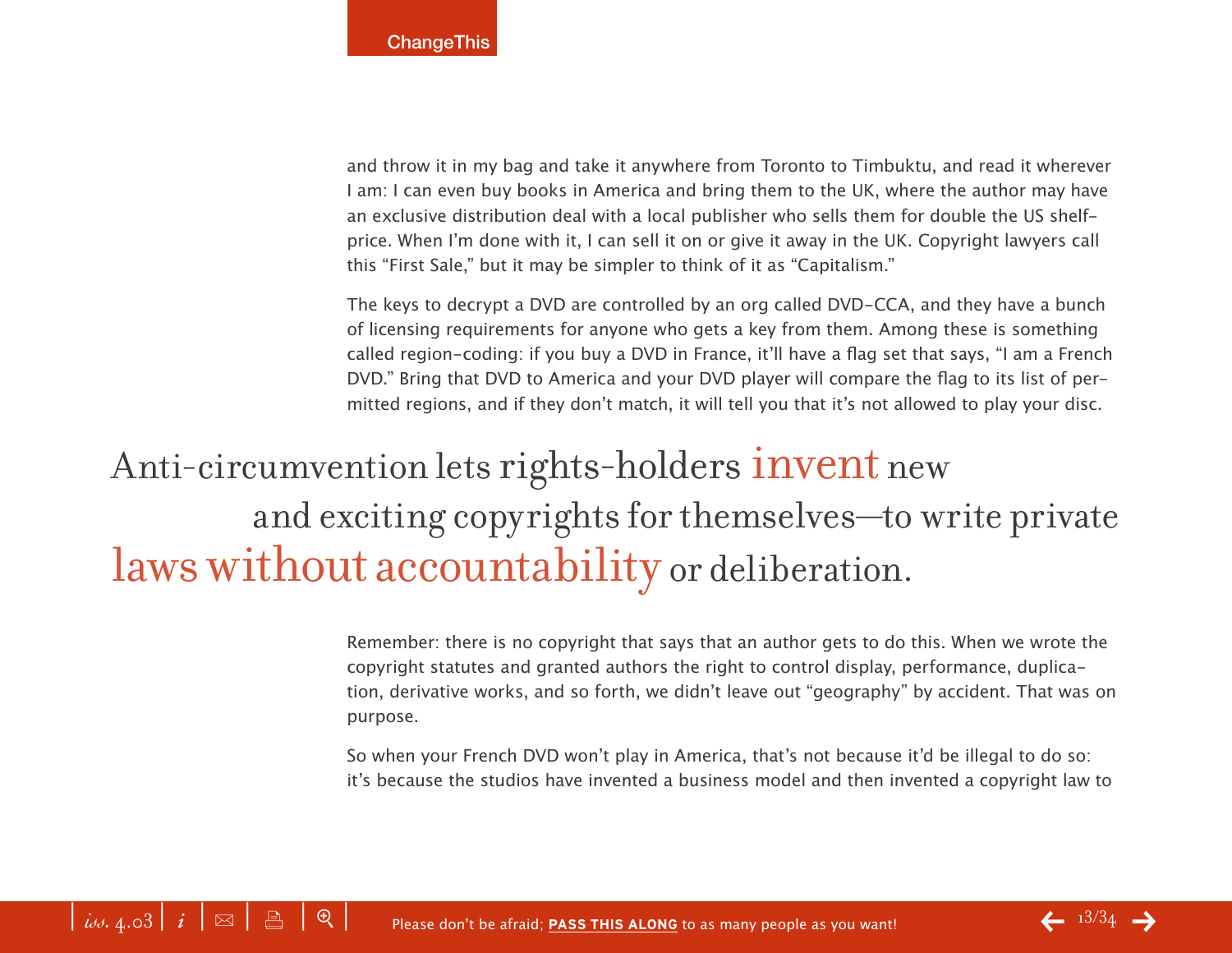prop it up. The DVD is your property and so is the DVD player, but if you break the regioncoding on your disc, you're going to run afoul of anti-circumvention.

# When we wrote the copyright statutes and granted authors…control, we didn't leave out "geography" by accident.

That's what happened to Jon Johansen, a Norwegian teenager who wanted to watch French DVDs on his Norwegian DVD player. He and some pals wrote some code to break the CSS so that he could do so. He's a wanted man here in America; in Norway the studios put the local fuzz up to bringing him up on charges of **unlawfully trespassing upon a computer system.** When his defense asked, "Which computer has Jon trespassed upon?" the answer was: "His own."

His no-fooling, real and physical property has been expropriated by the weird, notional, metaphorical intellectual property on his DVD: DRM only works if your record player becomes the property of whomever's records you're playing.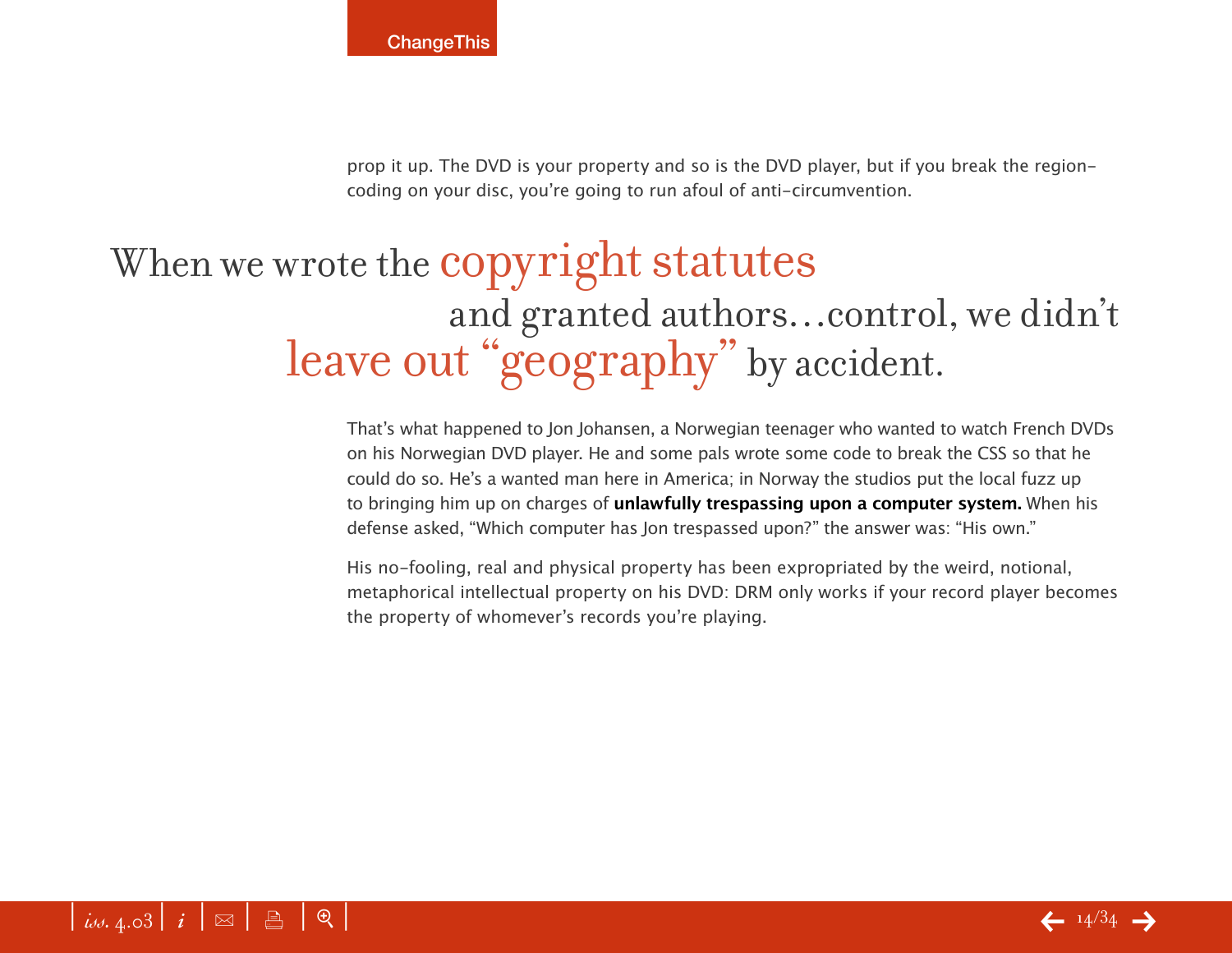#### **DRM SYSTEMS ARE BAD FOR BIZ 3**

This is the worst of all the ideas embodied by DRM: that people who make record-players should be able to spec whose records you can listen to, and that people who make records should have a veto over the design of record-players.

We've never had this principle: in fact, we've always had just the reverse. Think about all the things that can be plugged into a parallel or serial interface, which were never envisioned by their inventors. Our strong economy and rapid innovation are byproducts of the ability of anyone to make anything that plugs into anything else: from the Flo-bee electric razor that snaps onto the end of your vacuum-hose to the octopus spilling out of your car's dashboard lighter socket, standard interfaces that anyone can build for are what makes billionaires out of nerds.

The courts affirm this again and again. It used to be illegal to plug anything that didn't come from AT&T into your phone-jack. They claimed that this was for the safety of the network, but really it was about propping up this little penny-ante racket that AT&T had in charging you a rental fee for your phone until you'd paid for it a thousand times over.

When that ban was struck down, it created the market for third-party phone equipment, from talking novelty phones to answering machines to cordless handsets to headsets—billions of dollars of economic activity that had been suppressed by the closed interface. Note that AT&T was one of the big beneficiaries of this: they **also** got into the business of making phone-kit.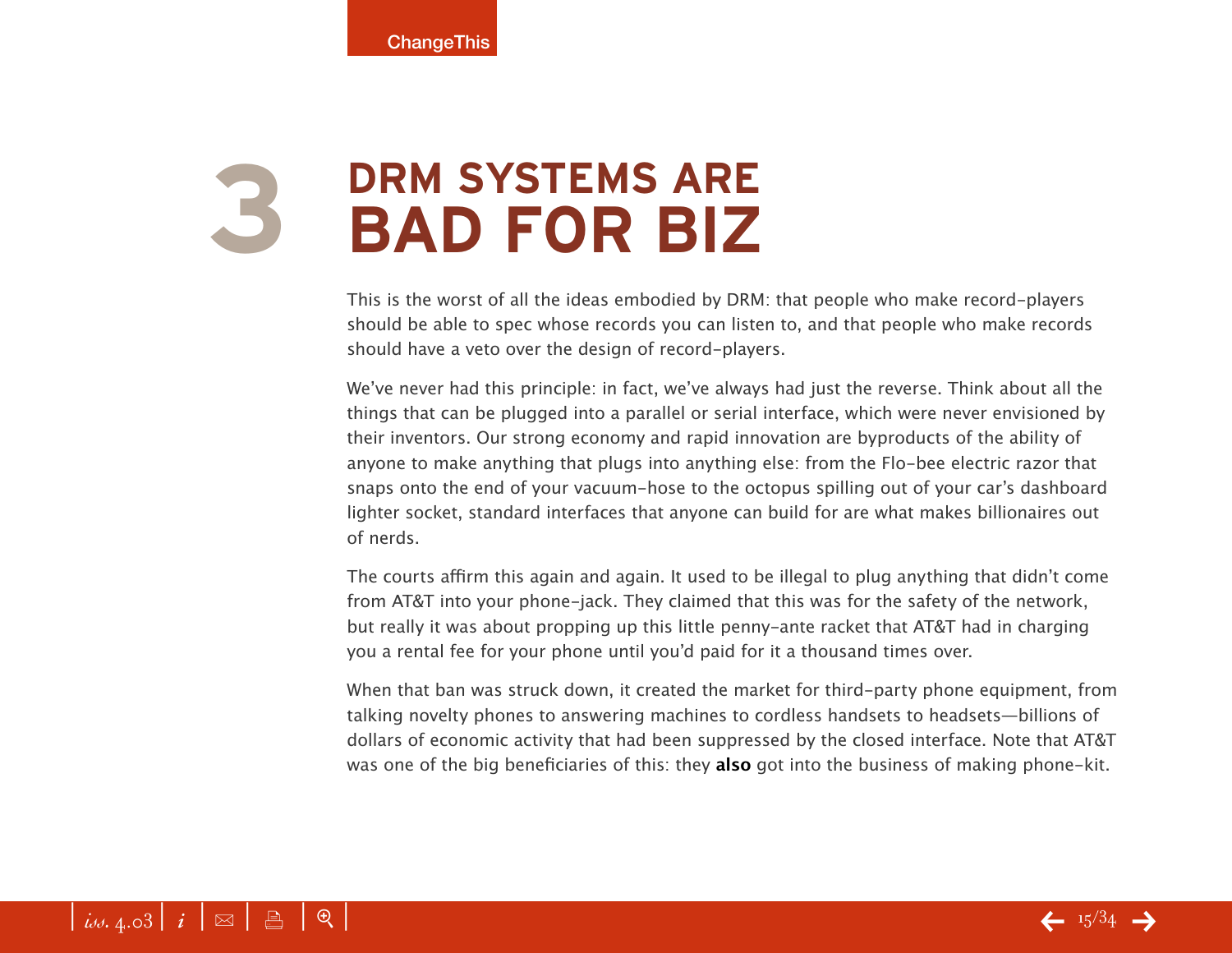DRM is the software equivalent of these closed hardware interfaces. Robert Scoble is a Softie who has an excellent blog, where he wrote an essay about the best way to protect your investment in the digital music you buy. Should you buy Apple iTunes music, or Microsoft DRM music? Scoble argued that Microsoft's music was a sounder investment, because Microsoft would have more downstream licensees for its proprietary format and therefore you'd have a richer ecosystem of devices to choose from when you were shopping for gizmos to play your virtual records on.

# Ask yourself: how much innovation has there been over the past decade of DVD players?

What a weird idea: that we should evaluate our record-purchases on the basis of which recording company will allow the greatest diversity of record-players to play its discs! That's like telling someone to buy the Betamax instead of the Edison Kinetoscope because Thomas Edison is a crank about licensing his patents; all the while ignoring the world's relentless march to the more open VHS format.

It's a bad business. DVD is a format where the guy who makes the records gets to design the record players. Ask yourself: how much innovation has there been over the past decade of DVD players? They've gotten cheaper and smaller, but where are the weird and amazing new markets for DVD that were opened up by the VCR? There's a company that's manufacturing the world's first HDD-based DVD jukebox, a thing that holds 30 movies, and they're charging **\$30,000** for this thing. We're talking about a \$300 hard drive and a \$300 PC—all that other cost is the cost of anti-competition.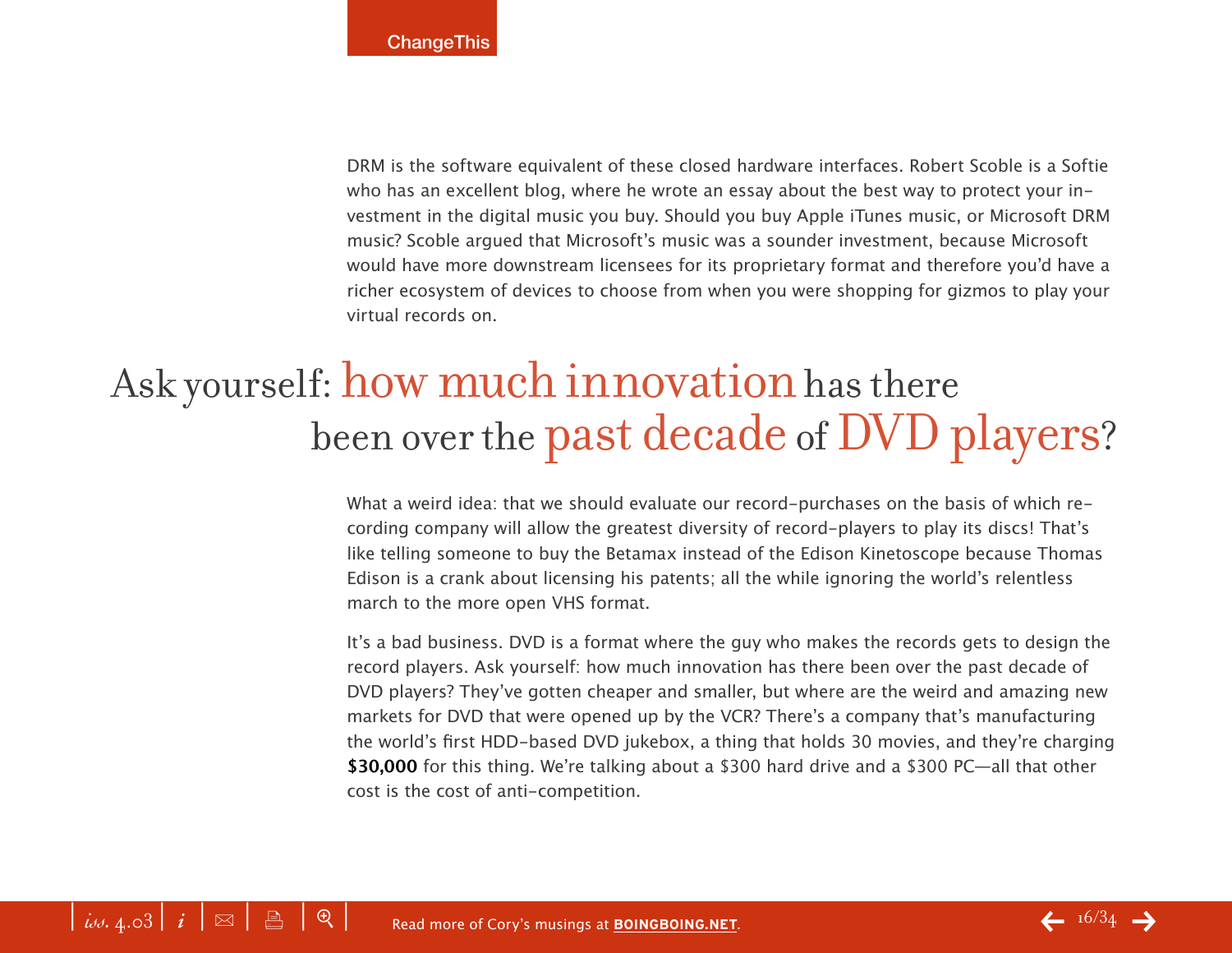#### **DRM SYSTEMS ARE BAD FOR ARTISTS 4**

But what of the artist? The hardworking filmmaker, the ink-stained scribbler, the heroin-cured leathery rock-star? We poor slobs of the creative class are everyone's favorite poster-children here: the RIAA and MPAA hold us up and say, "Won't someone please think of the children?" File-sharers say, "Yeah, we're thinking about the artists, but the labels are The Man, who cares what happens to you?"

To understand what DRM does to artists, you need to understand how copyright and technology interact. Copyright is inherently technological, since the things it addresses—copying, transmitting, and so on—are inherently technological.

The piano roll was the first system for cheaply copying music. It was invented at a time when the dominant form of entertainment in America was getting a talented pianist to come into your living room and pound out some tunes while you sang along. The music industry consisted mostly of sheet-music publishers.

The player piano was a digital recording and playback system. Piano-roll companies bought sheet music and ripped the notes printed on it into 0s and 1s on a long roll of computer tape, which they sold by the thousands—the hundreds of thousands—the millions. They did this without a penny's compensation to the publishers. They were digital music pirates. Arrrr!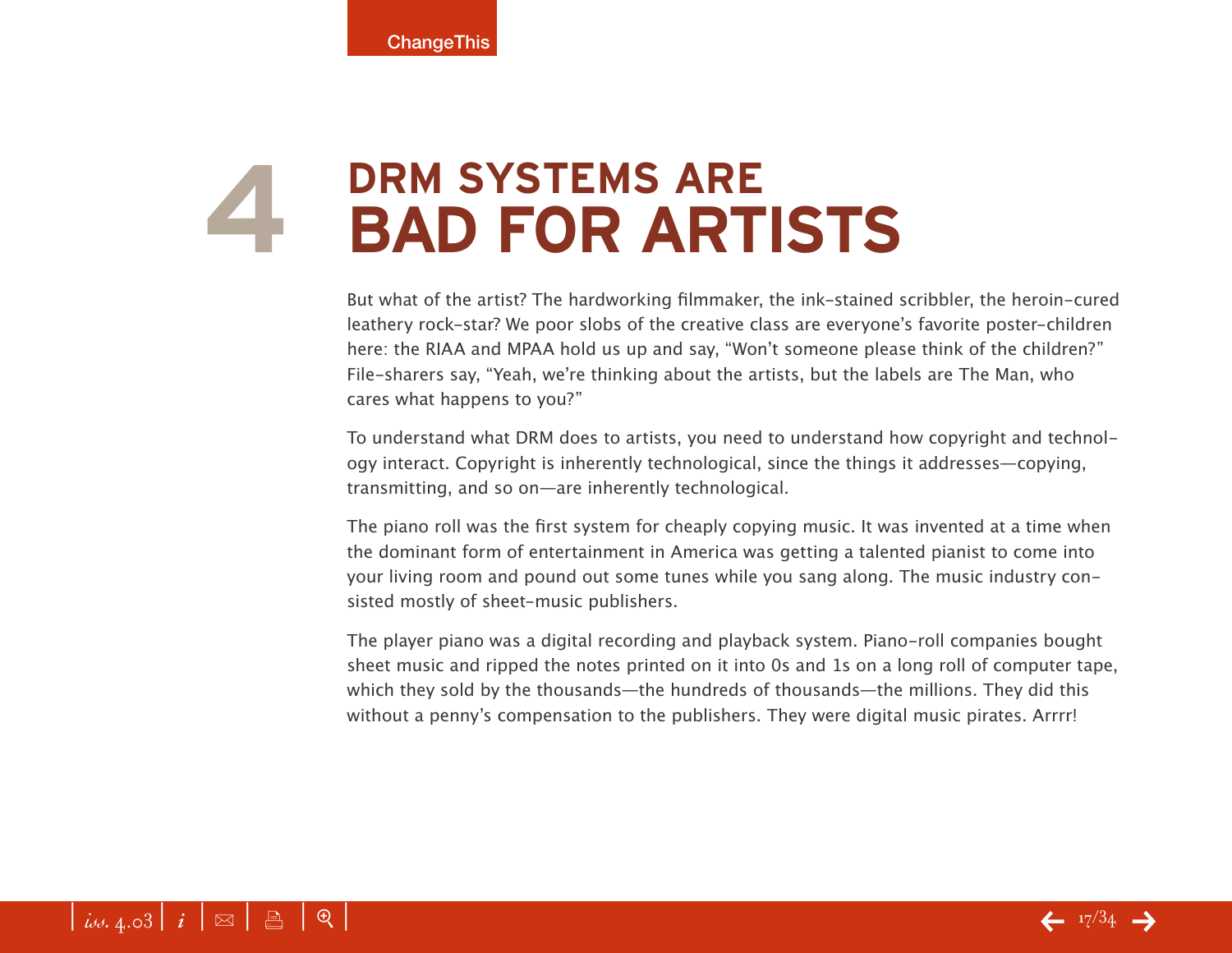Predictably, the composers and music publishers went nutso. Sousa showed up in Congress to say that:

These talking machines are going to ruin the artistic development of music in this country. When I was a boy...in front of every house in the summer evenings, you would find young people together singing the songs of the day or old songs. Today you hear these infernal machines going night and day. We will not have a vocal chord left. The vocal chord will be eliminated by a process of evolution, as was the tail of man when he came from the ape.

The publishers asked Congress to ban the piano roll and to create a law that said that any new system for reproducing music should be subject to a veto from their industry association. Lucky for us, Congress realized what side of their bread had butter on it and decided not to criminalize the dominant form of entertainment in America.

But there was the problem of paying artists. The Constitution sets out the purpose of American copyright: to promote the useful arts and sciences. The composers had a credible story that they'd do less composing if they weren't paid for it, so Congress needed a fix. Here's what they came up with: anyone who paid a music publisher two cents would have the right to make one piano roll of any song that publisher published. The publisher couldn't say no, and no one had to hire a lawyer at \$200 an hour to argue about whether the payment should be two cents or a nickel.

This compulsory license is still in place today: when Joe Cocker sings "With a Little Help from My Friends," he pays a fixed fee to the Beatles' publisher and away he goes—even if Ringo hates the idea. If you ever wondered how Sid Vicious talked Anka into letting him get a crack at "My Way," well, now you know.

That compulsory license created a world where a thousand times more money was made by a thousand times more creators who made a thousand times more music that reached a thousand times more people.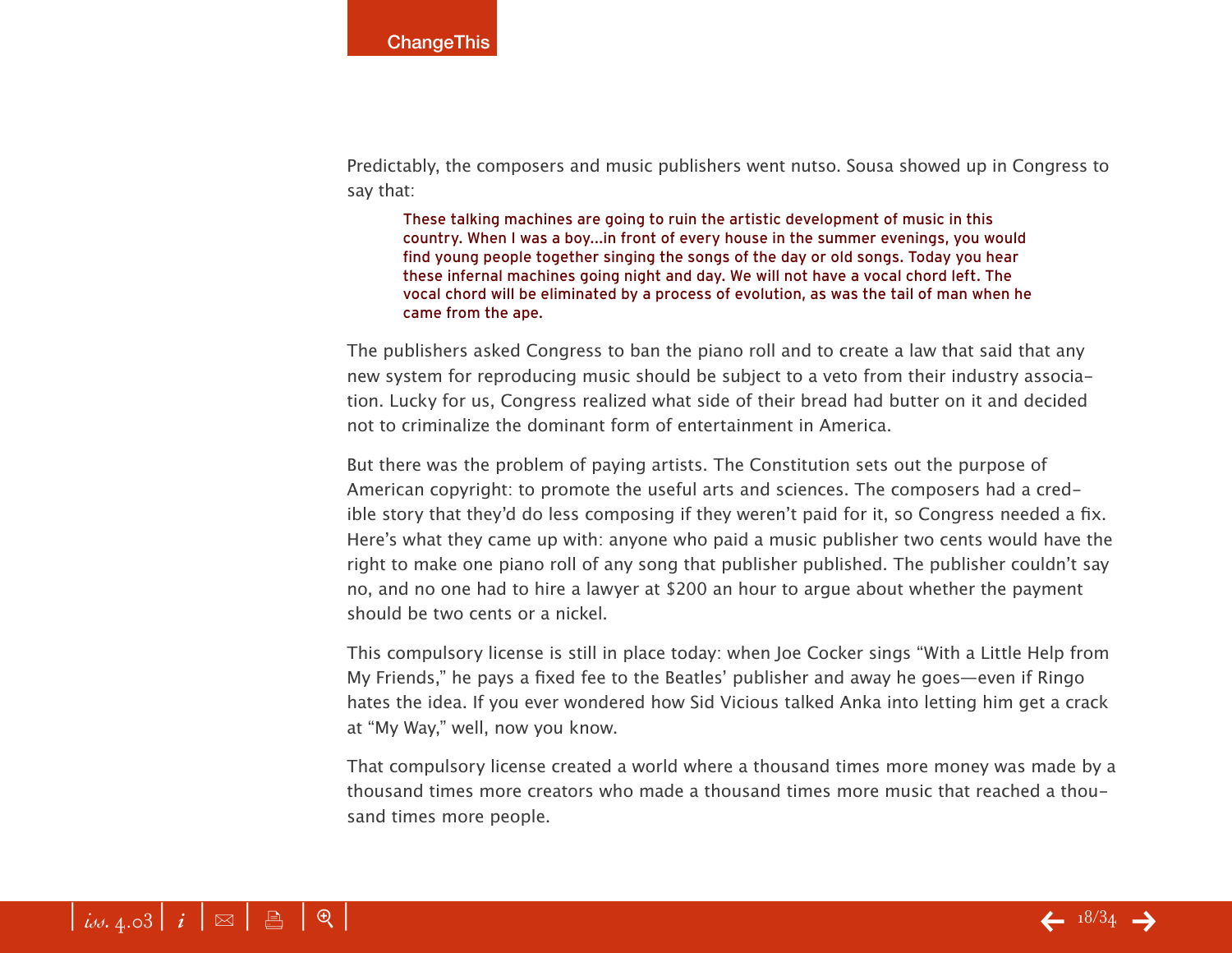This story repeats itself throughout the technological century, every ten or fifteen years. Radio was enabled by a voluntary blanket license—the music companies got together and asked for an antitrust exemption so that they could offer all their music for a flat fee. Cable TV took a compulsory: the only way cable operators could get their hands on broadcasts was to pirate them and shove them down the wire, and Congress saw fit to legalize this practice rather than screw around with their constituents' TVs.

### The Constitution sets out the purpose of American copyright: to promote the useful arts and sciences.

Sometimes, the courts and Congress decided to simply take away a copyright—that's what happened with the VCR. When Sony brought out the VCR in 1976, the studios had already decided what the experience of watching a movie in your living room would look like: they'd licensed out their programming for use on a machine called a Discovision, which played big LP-sized discs that disintegrated after a few plays. Proto-DRM.

The copyright scholars of the day didn't give the VCR very good odds. Sony argued that their box allowed for a fair use, which is defined as a use that a court rules is a defense against infringement based on four factors: whether the use transforms the work into something new, like a collage; whether it uses all or some of the work; whether the work is artistic or mainly factual; and whether the use undercuts the creator's business model.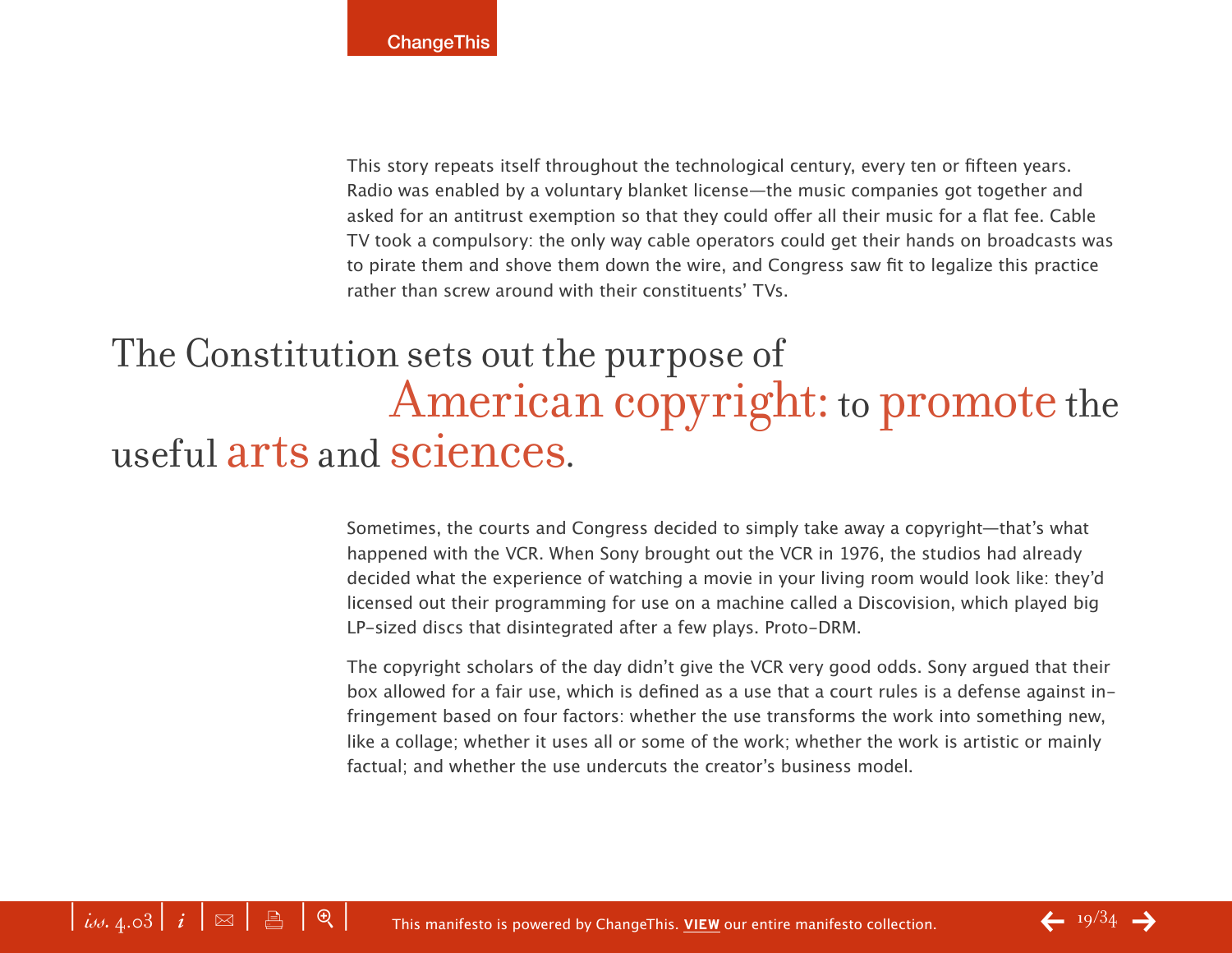The Betamax failed on all four fronts: when you time-shifted or duplicated a Hollywood movie off the air, you made a non-transformative use of 100 percent of a creative work in a way that directly undercut the Discovision licensing stream.

Jack Valenti, the mouthpiece for the motion-picture industry, told Congress in 1982 that the VCR was to the American film industry "as the Boston Strangler is to a woman home alone."

### Sometimes, the courts and Congress decided to simply take away a copyright—that's what happened with the VCR.

But the Supreme Court ruled against Hollywood in 1984, when it determined that any device capable of a substantial non-infringing use was legal. In other words, "We don't buy this Boston Strangler business: if your business model can't survive the emergence of this generalpurpose tool, it's time to get another business model or go broke."

Hollywood found another business model, as the broadcasters had, as the Vaudeville artists had, as the music publishers had, and they made more art that paid more artists and reached a wider audience.

There's one thing that every new art business model had in common: it embraced the medium it lived in.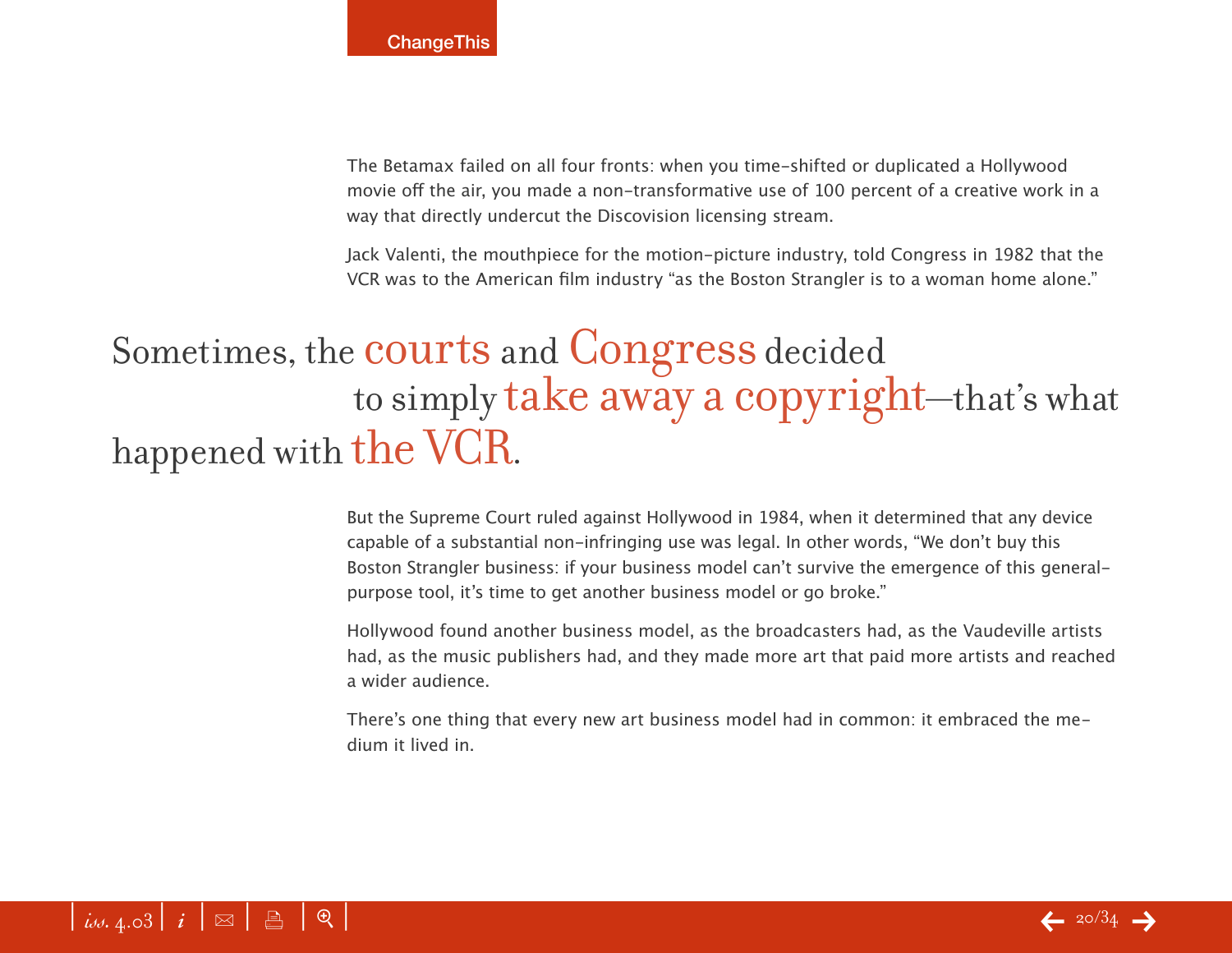This is the overweaning characteristic of every single successful new medium: it is true to itself. The Luther Bible didn't succeed on the axes that made a hand-copied monk Bible valuable: they were ugly, they weren't in Church Latin, they weren't read aloud by someone who could interpret it for his lay audience, they didn't represent years of devoted-with-a-capital-D labor by someone who had given his life over to God. The thing that made the Luther Bible a success was its scalability: it was more popular because it was more proliferate: all success factors for a new medium pale beside its profligacy. The most successful organisms on earth are those that reproduce the most: bugs and bacteria, nematodes and viruses. Reproduction is the best of all survival strategies.

### There's one thing that every new  $art$  business model had in common: it embraced the medium it lived in.

Piano rolls didn't sound as good as the music of a skilled pianist: but they **scaled better**. Radio lacked the social elements of live performance, but more people could build a crystal set and get it aimed correctly than could pack into even the largest Vaudeville house. MP3s don't come with liner notes, they aren't sold to you by a hipper-than-thou record store clerk who can help you make your choice, bad rips and truncated files abound: I once downloaded a twelve-second copy of "Hey Jude" from the original Napster. Yet MP3 is out-competing the CD. I don't know what to do with CDs anymore: I get them, and they're like the especially garment bag they give you at the fancy suit shop: it's nice and you feel like a goof for throwing it out, but Christ, how many of these things can you usefully own? I can put ten thousand songs on my laptop, but a comparable pile of discs, with liner notes and so forth—that's a liability: it's a piece of my monthly storage-locker costs.

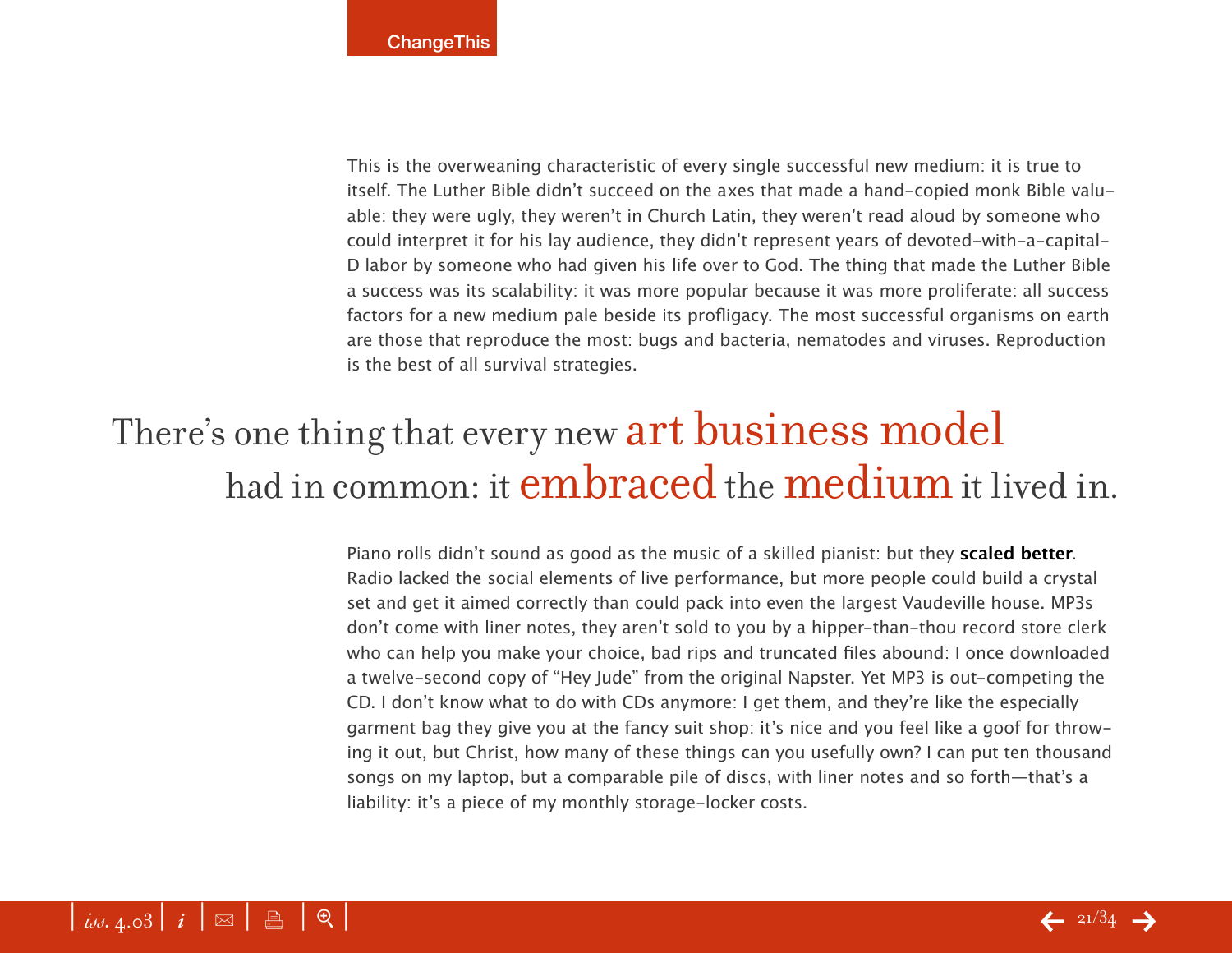#### **ChangeThis**

Here are the two most important things to know about computers and the Internet:

#### 1. A COMPUTER IS A MACHINE FOR REARRANGING BITS.

#### 2. THE INTERNET IS A MACHINE FOR MOVING BITS FROM ONE PLACE TO ANOTHER VERY CHEAPLY AND QUICKLY.

Any new medium that takes hold on the Internet and with computers will embrace these two facts, not regret them. A newspaper press is a machine for spitting out cheap and smeary newsprint at speed: if you try to make it output fine art lithos, you'll get junk. If you try to make it output newspapers, you'll get the basis for a free society.

And so it is with the Internet. At the heyday of Napster, record execs used to show up at conferences and tell everyone that Napster was doomed because no one wanted lossily compressed MP3s with no liner notes and truncated files and misspelled metadata.

Today we hear e-book publishers tell each other and anyone who'll listen that the barrier to e-books is screen resolution. It's bollocks, and so is the whole sermonette about how nice a book looks on your bookcase and how nice it smells and how easy it is to slip into the tub. These are obvious and untrue things, like the idea that radio will catch on once they figure out how to sell you hotdogs during the intermission, or that movies will really hit their stride when we can figure out how to bring the actors out for an encore when the film's run out. Or that what the Protestant Reformation really needs is Luther Bibles with facsimile illumination in the margin and a rent-a-priest to read aloud from your personal Word of God.

New media don't succeed because they're like the old media, only better: they succeed because they're worse than the old media at the stuff the old media is good at, and better at the stuff the old media are bad at. Books are good at being paper-white, high-resolution, low-infrastructure, cheap and disposable. E-books are good at being everywhere in the world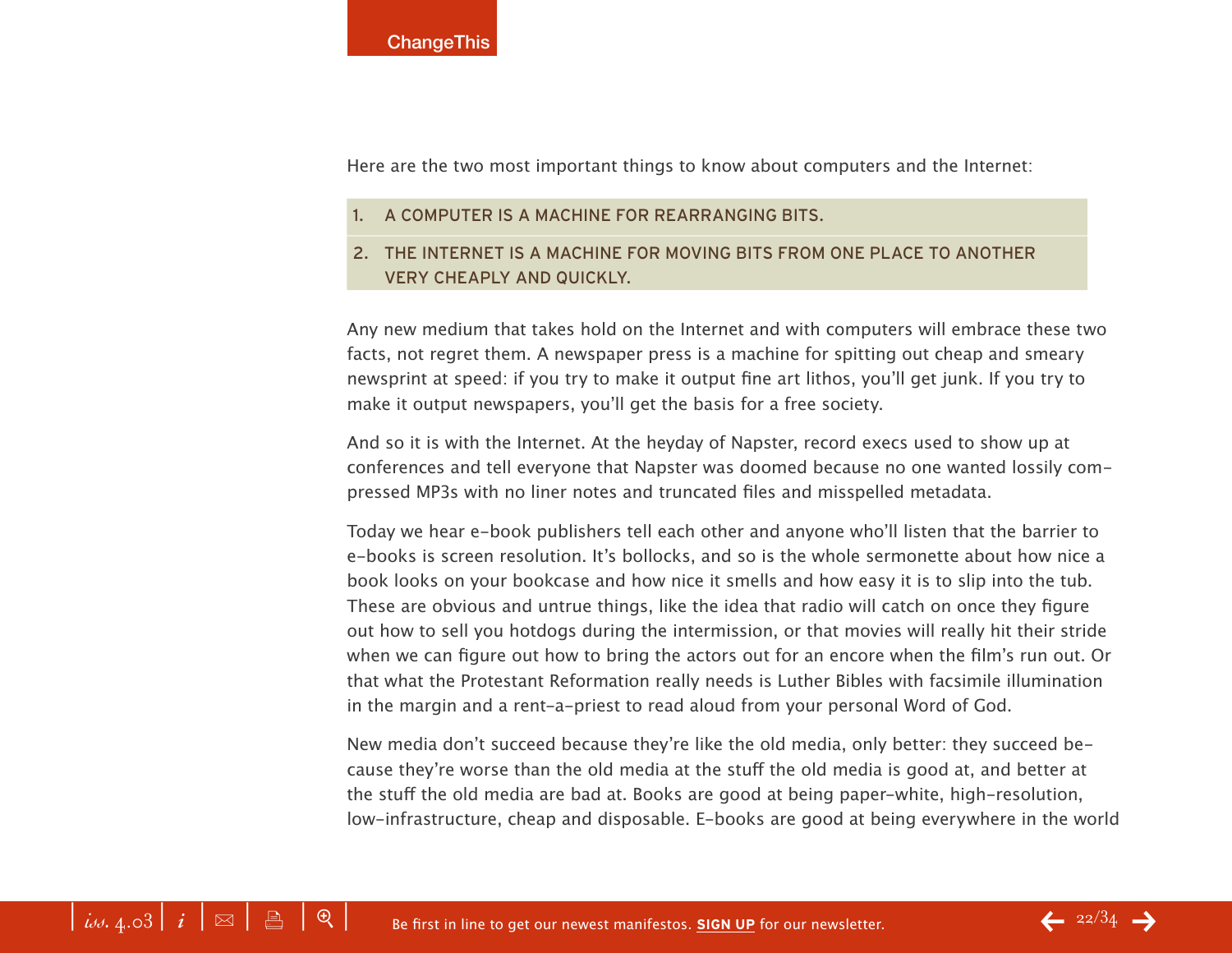at the same time for free in a form that is so malleable that you can just paste-bomb it into your IM session or turn it into a page-a-day mailing list.

The only really successful epublishing—I mean, hundreds of thousands, millions of copies distributed and read—is the bookwarez scene, where scanned-and-OCR'd books are distributed on the Darknet. The only legit publishers with any success at epublishing are the ones whose books cross the Internet without technological fetter: publishers like Baen Books and my own, Tor, who are making some or all of their catalogs available in ASCII and HTML and PDF.

# Piano rolls didn't sound as good as the music of a skilled pianist: but they scaled better.

The hardware-dependent e-books, the DRM use-and-copy-restricted e-books, they're cratering. Sales measured in the tens, sometimes the hundreds. Science fiction is a niche business, but when you're selling copies by the ten, that's not even a business, it's a hobby.

Every one of you has been riding a curve where you read more and more words off of more and more screens every day through most of your professional careers. It's zero-sum: you've also been reading fewer words off of fewer pages as time went by: the dinosauric executive who prints his email and dictates a reply to his secretary is info-roadkill.

Today, at this very second, people read words off of screens for every hour that they can find. Your kids stare at their Game Boys until their eyes fall out. Euroteens ring doorbells with their hypertrophied, SMS-twitching thumbs instead of their index fingers.

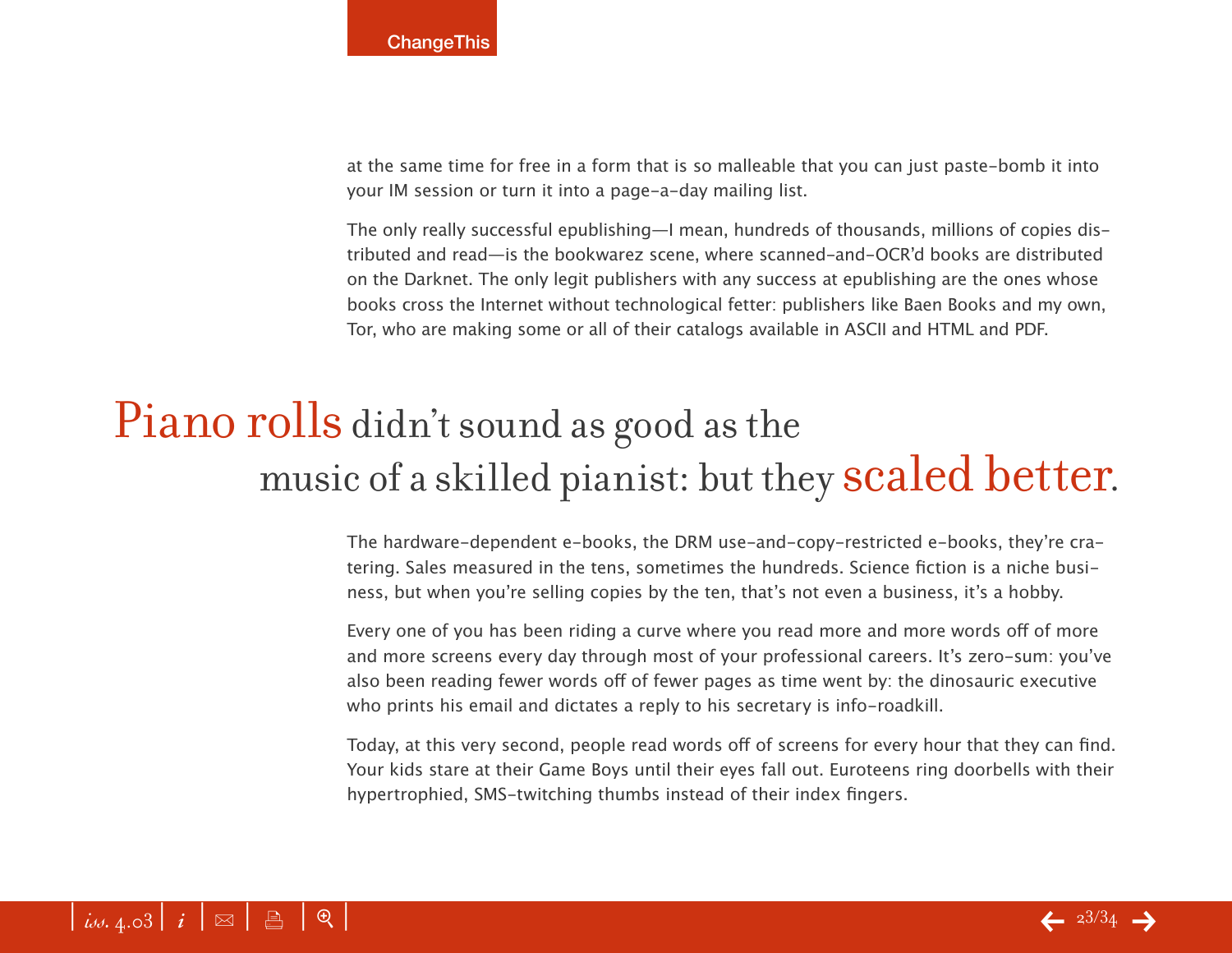Paper books are the packaging that books come in. Cheap printer-binderies like the Internet Bookmobile that can produce a full-bleed, four-color, glossy cover, printed spine, perfectbound book in ten minutes for a dollar are the future of paper books: when you need an instance of a paper book, you generate one, or part of one, and pitch it out when you're done. I landed at SEA-TAC on Monday and burned a couple CDs from my music collection to listen to in the rental car. When I drop the car off, I'll leave them behind. Who needs ʻem?

## E-book publishers tell each other and anyone who'll listen that the barrier to e-books is screen resolution. It's bollocks.

Whenever a new technology has disrupted copyright, we've changed copyright. Copyright isn't an ethical proposition, it's a utlititarian one. There's nothing **moral** about paying a composer tuppence for the piano-roll rights, there's nothing **immoral** about not paying Hollywood for the right to videotape a movie off your TV. They're just the best way of balancing out so that people's physical property rights in their VCRs and phonographs are respected and so that creators get enough of a dangling carrot to go on making shows and music and books and paintings.

Technology that disrupts copyright does so because it simplifies and cheapens creation, reproduction and distribution. The existing copyright businesses exploit inefficiencies in the old production, reproduction and distribution system, and they'll be weakened by the new technology. But new technology always gives us more art with a wider reach: that's what tech is **for**.

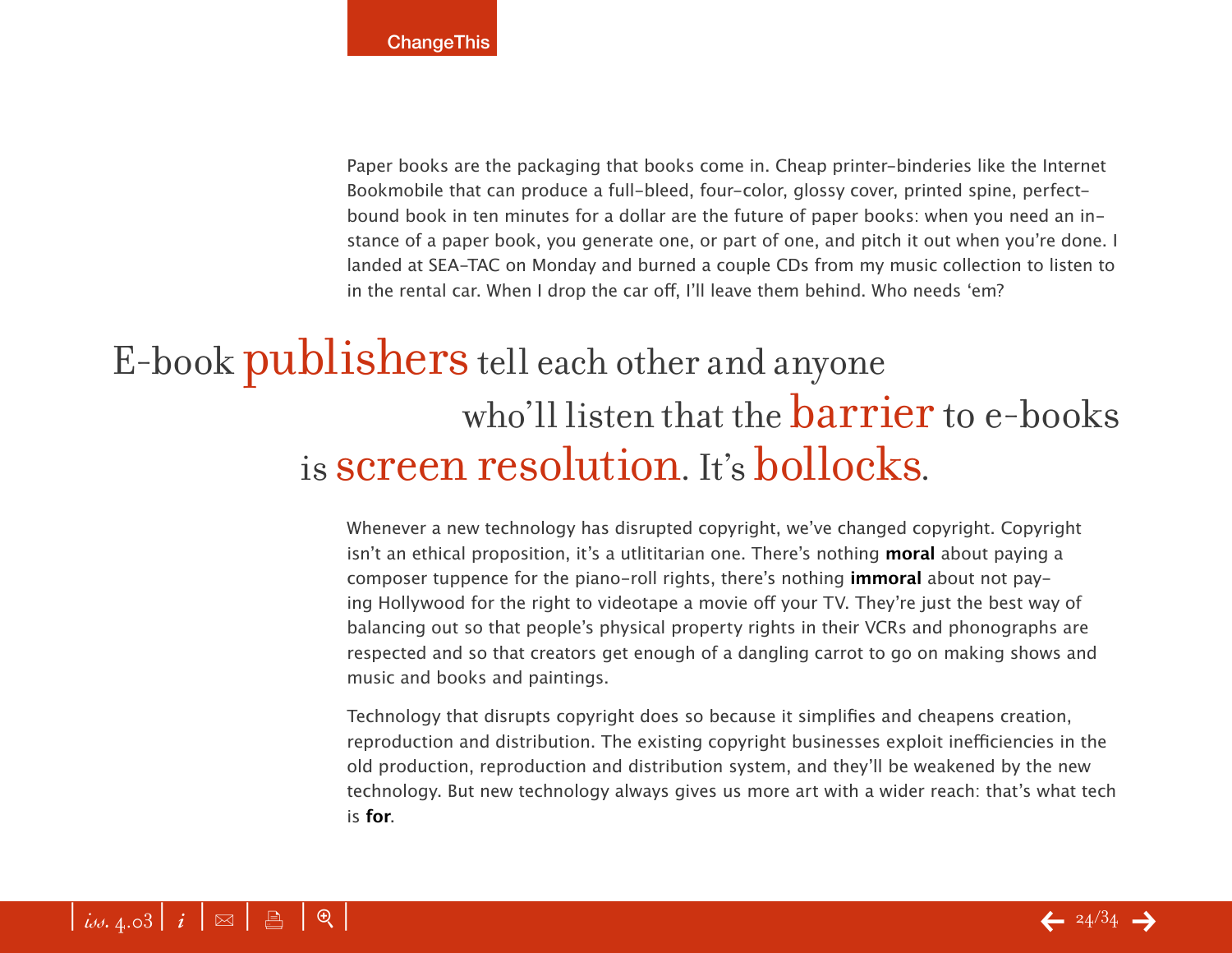Tech gives us bigger pies that more artists can get a bite out of. That's been tacitly acknowledged at every stage of the copyfight since the piano roll. When copyright and technology collide, it's copyright that changes.

Which means that today's copyright—the thing that DRM nominally props up—didn't come down off the mountain on two stone tablets. It was created in living memory to accommodate

# Whenever a new technology has disrupted copyright, we've changed copyright. Copyright isn't an ethical proposition; it's a utilitarian one.

the technical reality created by the inventors of the previous generation. To abandon invention now robs tomorrow's artists of the new businesses and new reach and new audiences that the Internet and the PC can give them.

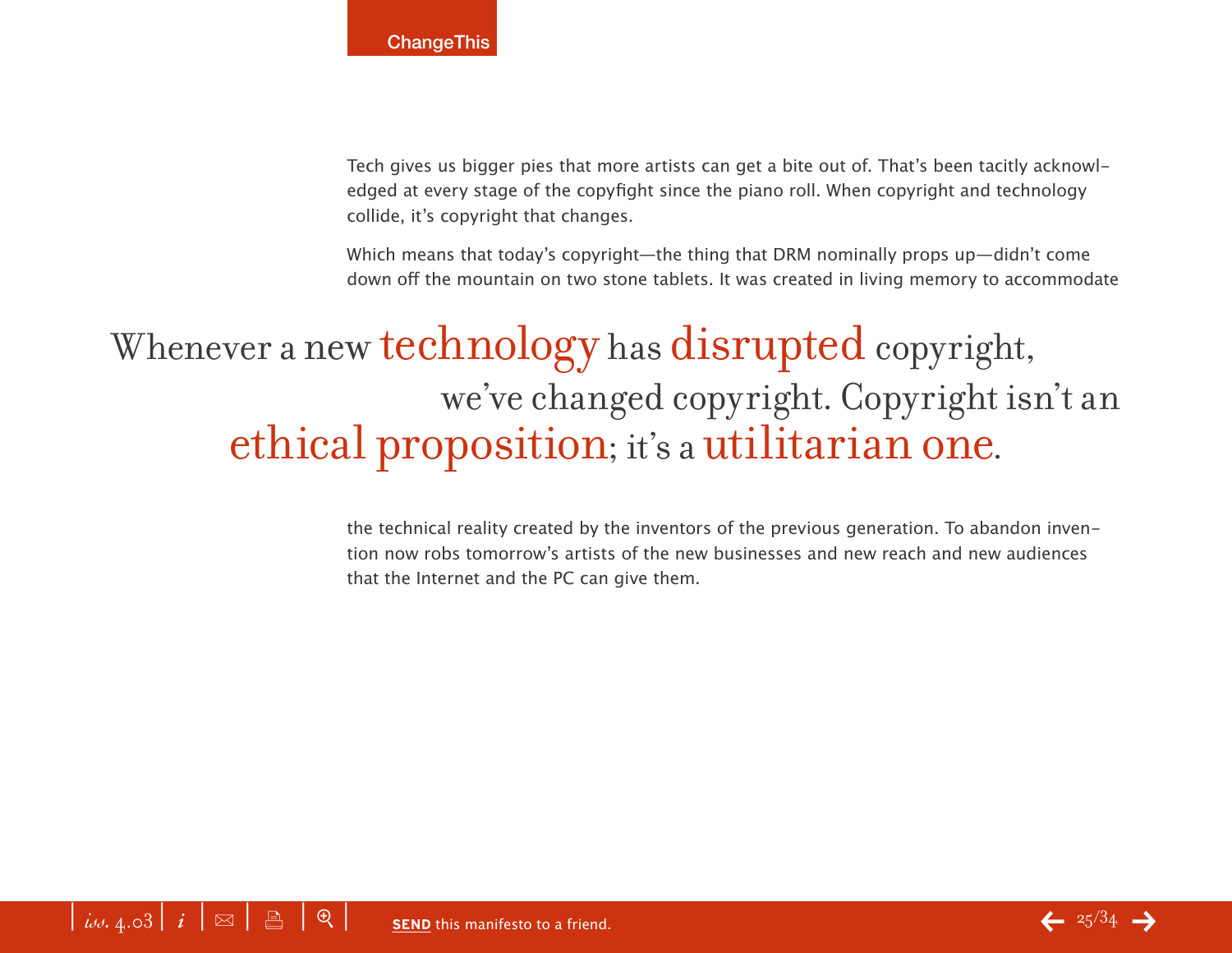#### **DRM IS A BAD BUSINESS MOVE** FOR MSFT **5**

When Sony brought out the VCR, it made a record player that could play Hollywood's records, even if Hollywood didn't like the idea. The industries that grew up on the back of the VCR movie rentals, home taping, camcorders, even Bar Mitzvah videographers—made billions for Sony and its cohort.

That was good business—even if Sony lost the Betamax-VHS format wars, the money on the world-with-VCRs table was enough to make up for it.

But then Sony acquired a relatively tiny entertainment company and it started to massively screw up. When MP3 rolled around and Sony's Walkman customers were clamoring for a solid-state MP3 player, Sony let its music business-unit run its show: instead of making a high-capacity MP3 Walkman, Sony shipped its Music Clips, low-capacity devices that played brain-damaged DRM formats like Real and OpenAG. They spent good money engineering "features" into these devices that kept their customers from freely moving their music back and forth between their devices. Customers stayed away in droves.

Today, Sony is dead in the water when it comes to Walkmen. The market leaders are poky Singaporean outfits like Creative Labs—the kind of company that Sony used to crush like a bug, back before it got borged by its entertainment unit—and PC companies like Apple.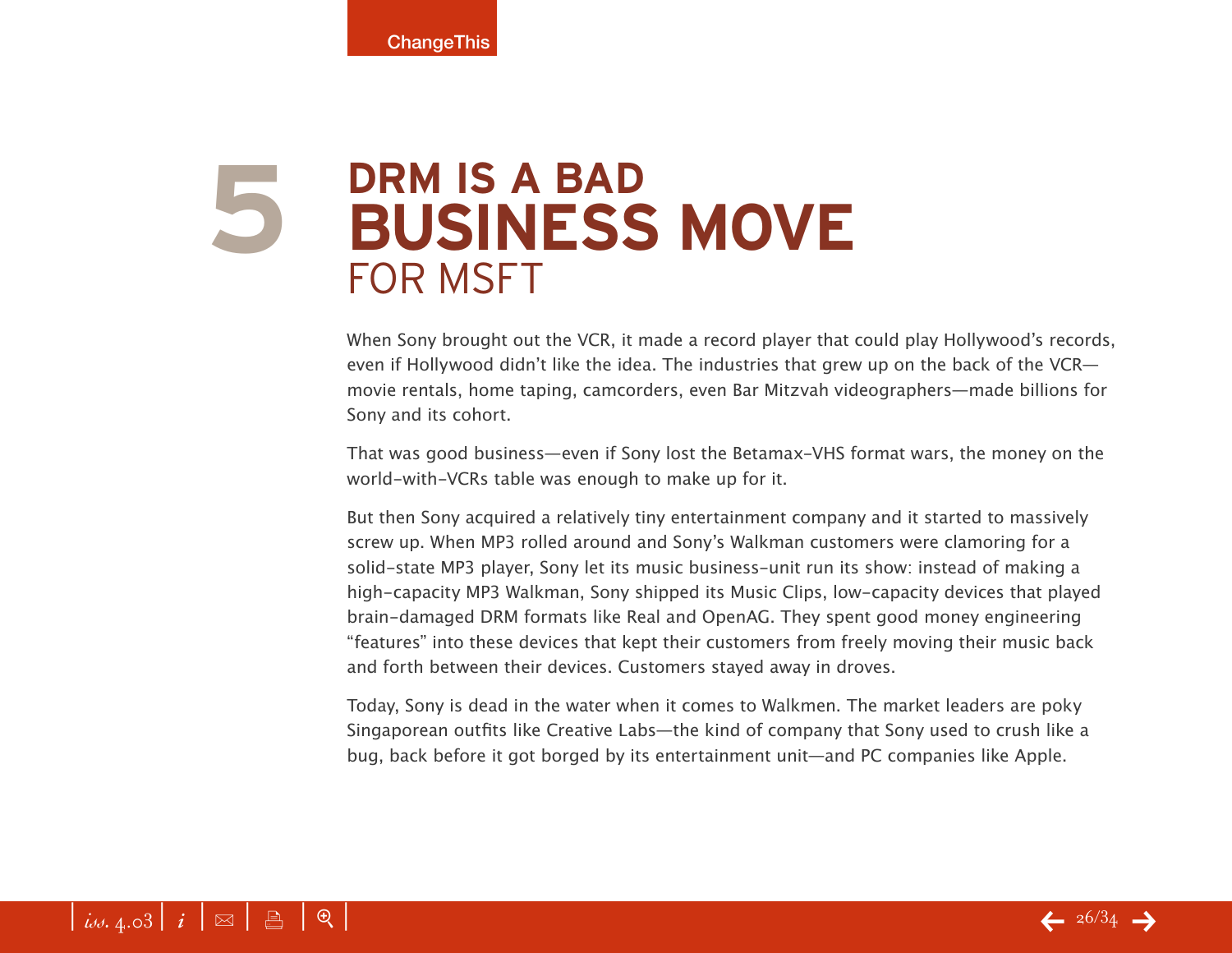That's because Sony shipped a product that there was no market demand for. No Sony customer woke up one morning and said, "Damn, I wish Sony would devote some expensive engineering effort in order that I may do less with my music." Presented with an alternative, Sony's customers enthusiastically jumped ship.

### No Sony customer woke up one morning and said, "Damn, I wish Sony would devote some expensive engineering effort in order that I may do less with my music."

The same thing happened to a lot of people I know who used to rip their CDs to WMA. You guys sold them software that produced smaller, better-sounding rips that the MP3 rippers, but you also fixed it so that the songs you ripped were device-locked to their PCs. What that meant is that when they backed up their music to another hard drive and reinstalled their OS (something that the spyware and malware wars has made more common than ever), they discovered that after they restored their music that they could no longer play it. The player saw the new OS as a different machine, and locked them out of their own music.

There is no market demand for this "feature." None of your customers want you to make expensive modifications to your products that make backing up and restoring even harder. And there is no moment when your customers will be less forgiving than the moment that they are recovering from catastrophic technology failures.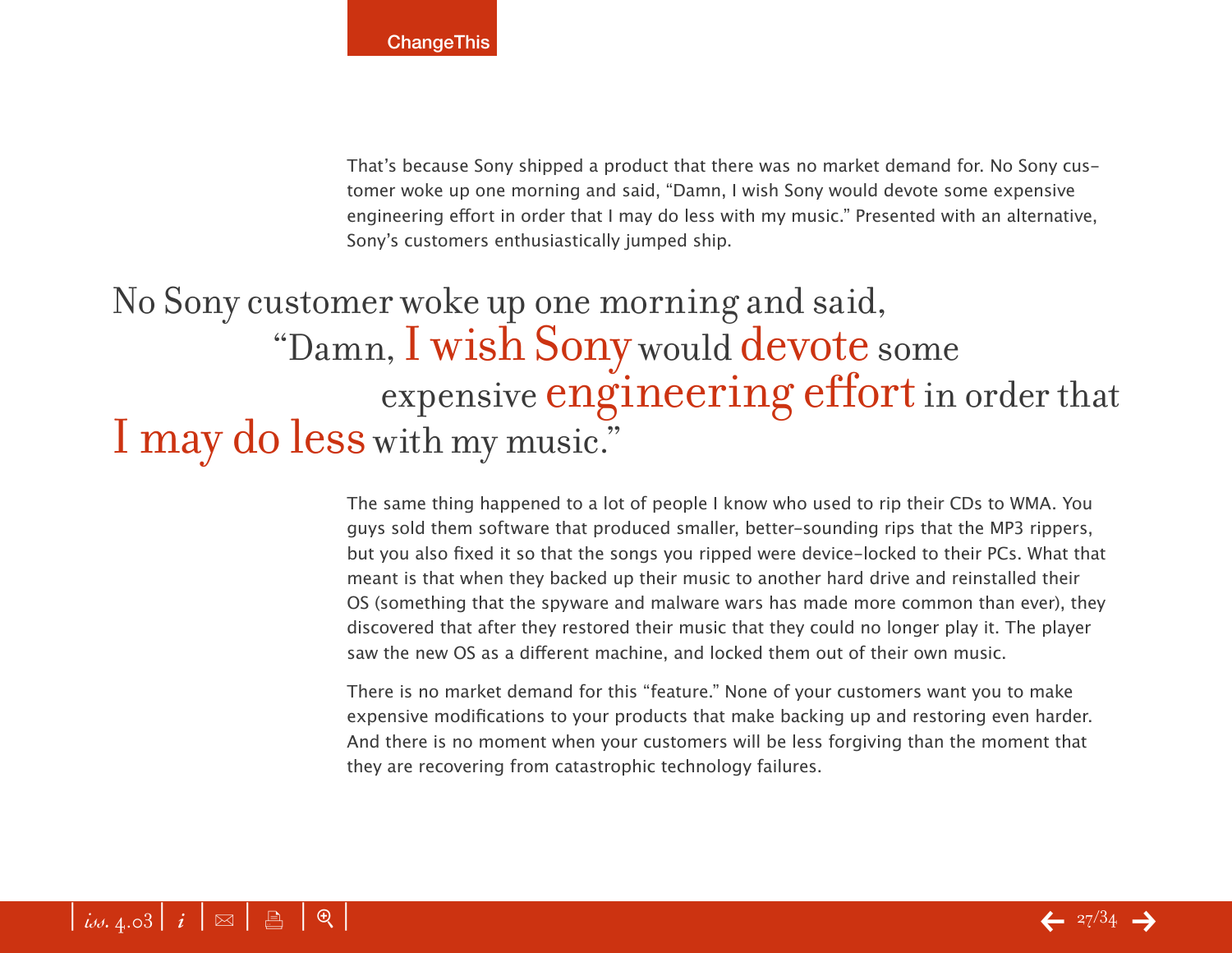I speak from experience. Because I buy a new PowerBook every ten months, and because I always order the new models the day they're announced, I get a lot of lemons from Apple. That means that I hit Apple's three-iTunes-authorized-computers limit pretty early on and found myself unable to play the hundreds of dollars' worth of iTunes songs I'd bought because one of my authorized machines was a lemon that Apple had broken up for parts, one was in the shop getting fixed by Apple, and one was my mom's computer, 3,000 miles away in Toronto.

Apple rewarded my trust, evangelism and out-of-control spending by treating me like a crook and locking me out of my own music.

> If I had been a less good customer for Apple's hardware, I would have been fine. If I had been a less enthusiastic evangelist for Apple's products—if I hadn't shown my mom how iTunes Music Store worked—I would have been fine. If I hadn't bought so much iTunes music that burning it to CD and re-ripping it and re-keying all my metadata was too daunting a task to consider, I would have been fine.

As it was, Apple rewarded my trust, evangelism and out-of-control spending by treating me like a crook and locking me out of my own music, at a time when my PowerBook was in the shop—i.e., at a time when I was hardly disposed to feel charitable to Apple.

I'm an edge case here, but I'm a leading edge case. If Apple succeeds in its business plans, it will only be a matter of time until even average customers have upgraded enough hardware and bought enough music to end up where I am.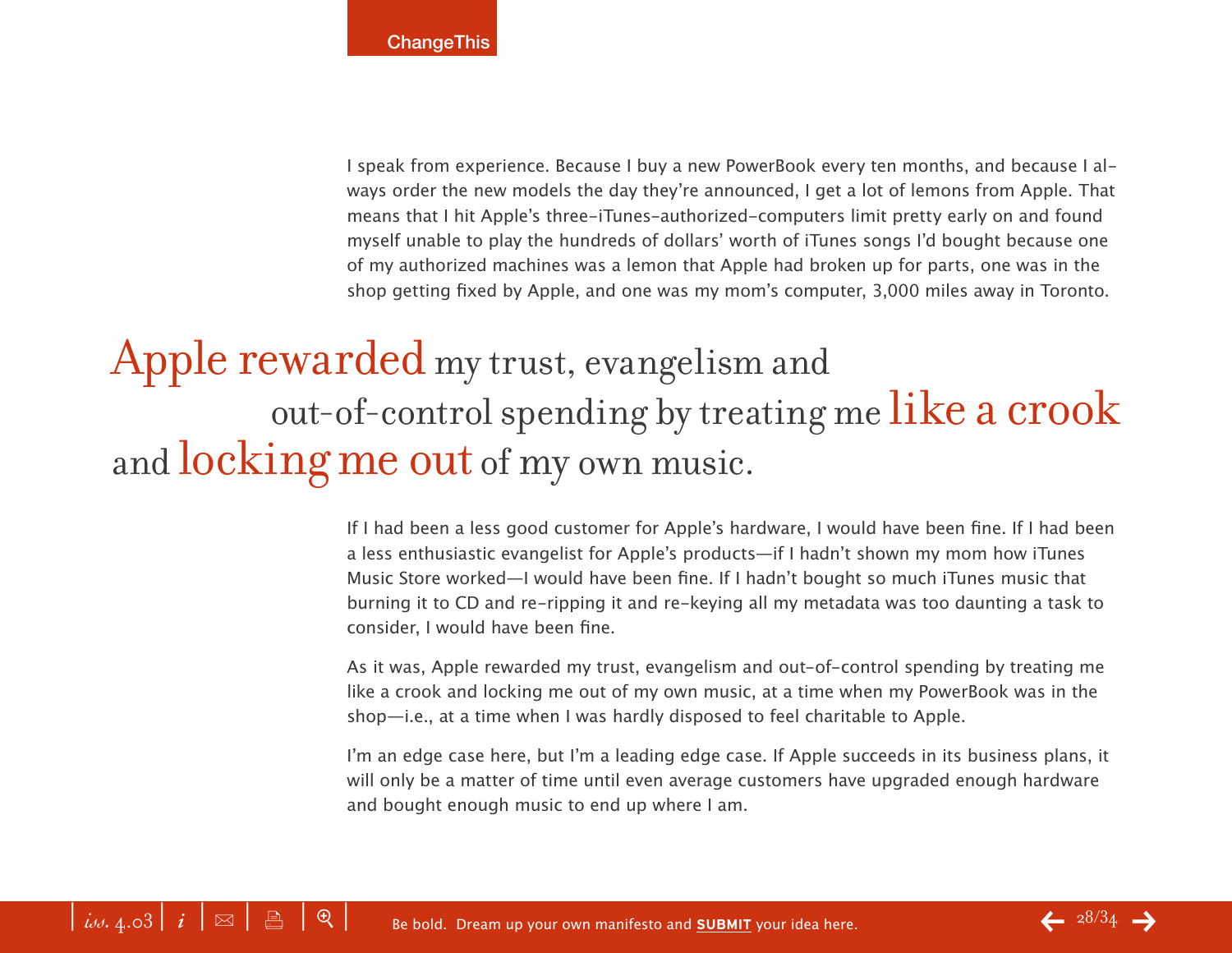You know what I would totally buy? A record player that lets me play everybody's records. Right now, the closest I can come to that is an open source app called VLC, but it's clunky and buggy and it didn't come pre-installed on my computer.

# Microsoft stood up for its customers and for progress, and won so decisively that most people never even realized that there was a fight.

Sony didn't make a Betamax that only played the movies that Hollywood was willing to permit—Hollywood asked them to do it, they proposed an early, analog broadcast flag that VCRs could hunt for and respond to by disabling recording. Sony ignored them and made the product they thought their customers wanted.

I'm a Microsoft customer. Like millions of other Microsoft customers, I want a player that plays anything I throw at it, and I think that you are just the company to give it to me.

Yes, this would violate copyright law as it stands, but Microsoft has been making tools of piracy that change copyright law for decades now. Outlook, Exchange and MSN are tools that abet wide-scale digital infringement.

More significantly, IIS and your caching proxies all make and serve copies of documents without their authors' consent, something that, if it is legal today, is only legal because companies like Microsoft went ahead and did it and dared lawmakers to prosecute.

Microsoft stood up for its customers and for progress, and won so decisively that most people never even realized that there was a fight.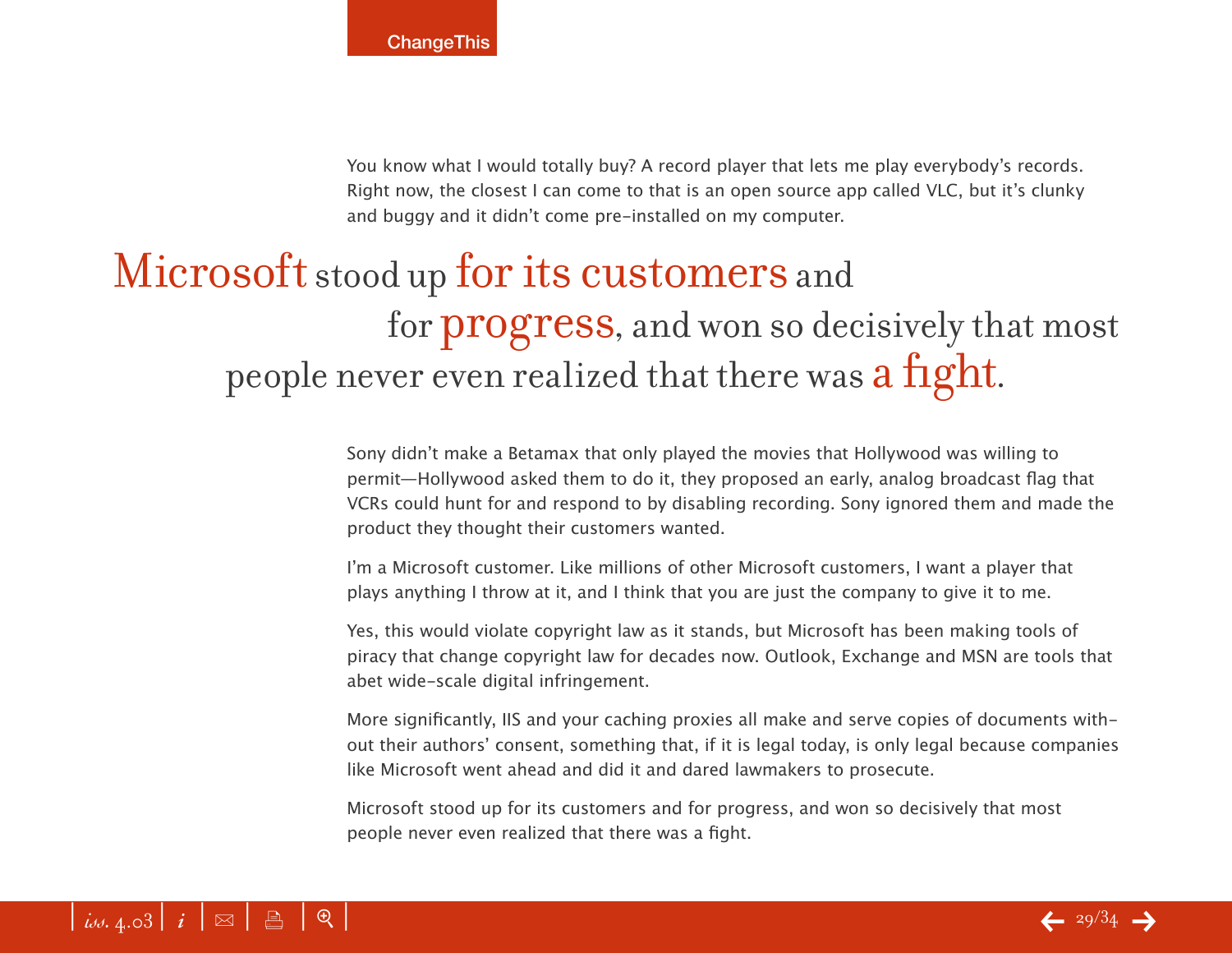Do it again! This is a company that looks the world's roughest, toughest anti-trust regulators in the eye and laughs. Compared to anti-trust people, copyright lawmakers are pantywaists. You can take them with your arm behind your back.

## At the Broadcast Protection Discussion Group meetings… the studios' position was, "We'll take anyone's DRM except Microsoft's and Philips'."

In Siva Vaidhyanathan's book The Anarchist in the Library, he talks about why the studios are so blind to their customers' desires. It's because people like you and me spent the 80s and the 90s telling them bad science fiction stories about impossible DRM technology that would let them charge a small sum of money every time someone looked at a movie—want to fast-forward? That feature costs another penny. Pausing is two cents an hour. The mute button will cost you a quarter.

When Mako Analysis issued their report last month advising phone companies to stop supporting Symbian phones, they were just writing the latest installment in this story. Mako says that phones like my P900, which can play MP3s as ringtones, are bad for the cellphone economy, because it'll put the extortionate ringtone sellers out of business. What Mako is saying is that just because you bought the CD doesn't mean that you should expect to have the ability to listen to it on your MP3 player, and just because it plays on your MP3 player is no reason to expect it to run as a ringtone. I wonder how they feel about alarm clocks that will play a CD to wake you up in the morning? Is that strangling the nascent "alarm tone" market?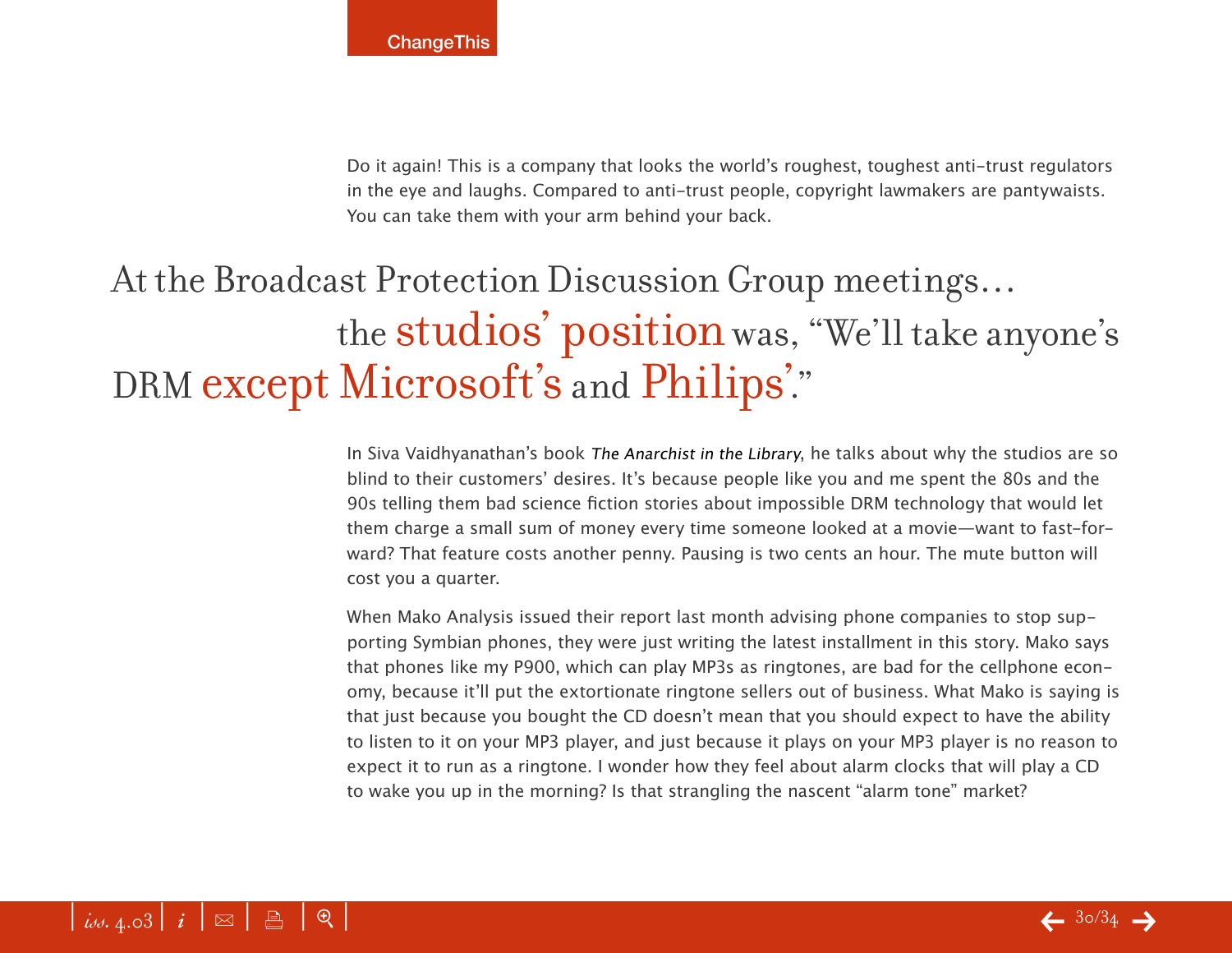The phone companies' customers want Symbian phones and for now, at least, the phone companies understand that if they don't sell them, someone else will.

The market opportunity for truly capable devices is enormous. There's a company out there charging \$30,000 for a \$600 DVD jukebox—go and eat their lunch! Steve Jobs isn't going to do it: he's off at the D conference telling studio execs not to release hi-def movies until they're sure no one will make a hi-def DVD burner that works with a PC.

Maybe they won't buy into his BS, but they're also not much interested in what you have to sell. At the Broadcast Protection Discussion Group meetings where the Broadcast Flag was hammered out, the studios' position was, "We'll take anyone's DRM except Microsoft's and Philips'." When I met with UK broadcast wonks about the European version of the Broadcast Flag underway at the Digital Video Broadcasters' forum, they told me, "Well, it's different in Europe: mostly they're worried that some American company like Microsoft will get their claws into European television."

American film studios didn't want the Japanese electronics companies to get a piece of the movie pie, so they fought the VCR. Today, everyone who makes movies agrees that they don't want to let you guys get between them and their customers.

Sony didn't get permission. Neither should you. Go build the record player that can play everyone's records.

Because if you don't do it, someone else will.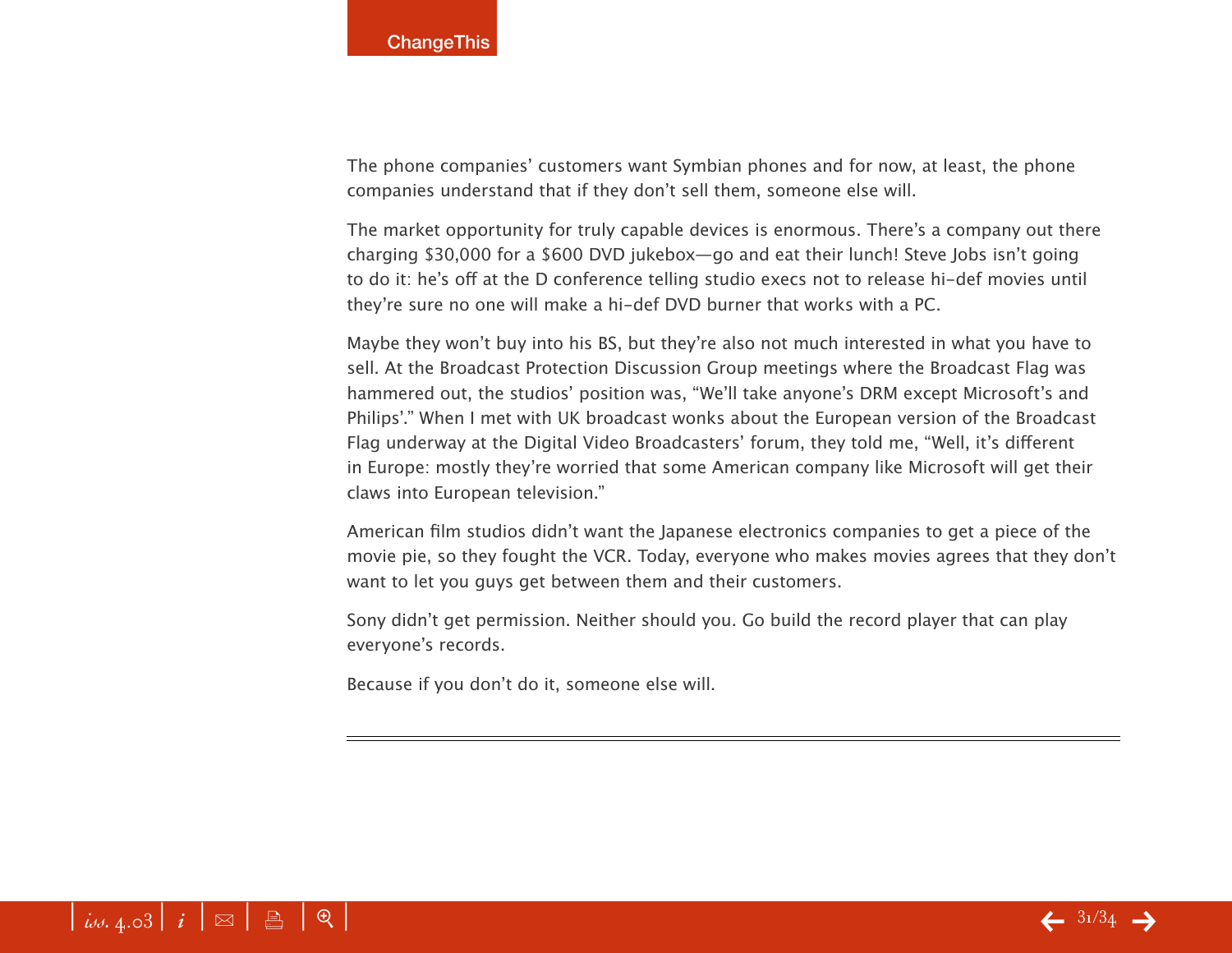### info



For details on Doctorow's award-winning novel, Down and Out in the Magic Kingdom, click here.



Cory Doctorow's second novel, Eastern Standard Tribe, is also available. For details on this book, click here.

#### **ABOUT THE AUTHOR**

Cory Doctorow is a science fiction author and technology activist. He won the John W. Campbell Award for best new writer in 2000. He lives in London and works as European Affairs Coordinator for the Electronic Frontier Foundation.

Doctorow has made electronic versions of the complete text of two of his novels and a short story collection free for download on his website: [http://craphound.com.](http://craphound.com)

#### **DOWNLOAD THIS**

This manifesto is available from <http://changethis.com/4.DRM>

#### **SEND THIS**

To pass along a copy of this manifesto to others, click here: <u>http://changethis.com/4.DRM/email  $\boxtimes$ </u>

#### **SUBSCRIBE**

Learn about our latest manifestos as soon as they are available. Sign up for our free newsletter and be notified by email.<http://changethis.com/subscribe> GO **SUBSCRIBE**<br>Learn about our latest manifestos as soon as they are avail<br>be notified by email. <u>http://changethis.com/subscribe</u> **GO**<br>conditions<br>ard<br>le.<br>ook,

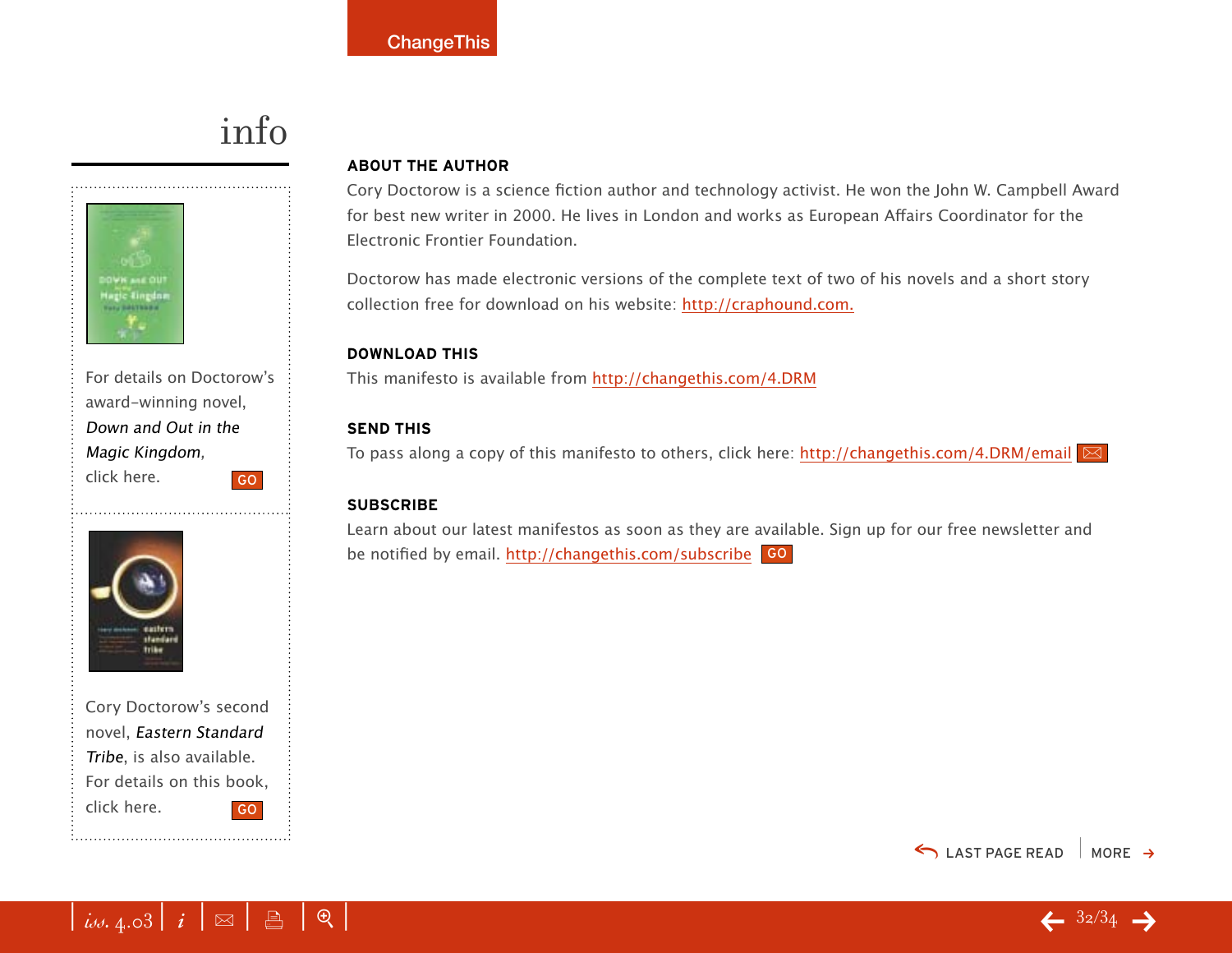#### info

#### **WHAT YOU CAN DO**

You are given the unlimited right to print this manifesto and to distribute it electronically (via email, your website, or any other means). You can print out pages and put them in your favorite coffee shop's windows or your doctor's waiting room. You can transcribe the author's words onto the sidewalk, or you can hand out copies to everyone you meet. You may not alter this manifesto in any way, though, and you may not charge for it.

#### **NAVIGATION & USER TIPS**

Move around this manifesto by using your keyboard arrow keys or click on the right arrow ( $\rightarrow$ ) for the next page and the left arrow (  $\leftarrow$  ). To send this by email, just click on  $\boxed{\boxtimes}$  .

| <b>KEYBOARD SHORTCUTS</b>      | PC.           | <b>MAC</b>                                                    |
|--------------------------------|---------------|---------------------------------------------------------------|
| Zoom in (Larger view)          | $[CIL]$ $[+]$ | $[$ $\frac{1}{2}$ $[$ $\frac{1}{2}$ $]$ $[$ $\frac{1}{2}$ $]$ |
| Zoom out                       | $[CIL]$ $[-]$ | $[$ $\mathcal{H}$ $]$ $[-]$                                   |
| Full screen/Normal screen view | [CHL] [L]     | $[$ $\mathcal{H}$ $]$ $[$ $\mathsf{L}$ $]$                    |

#### **BORN ON DATE**

This document was created on 20 September 2004 and is based on the best information available at that time. To check for updates, please click here to visit <http://changethis.com/4.DRM>



 $\leftarrow$  33/34